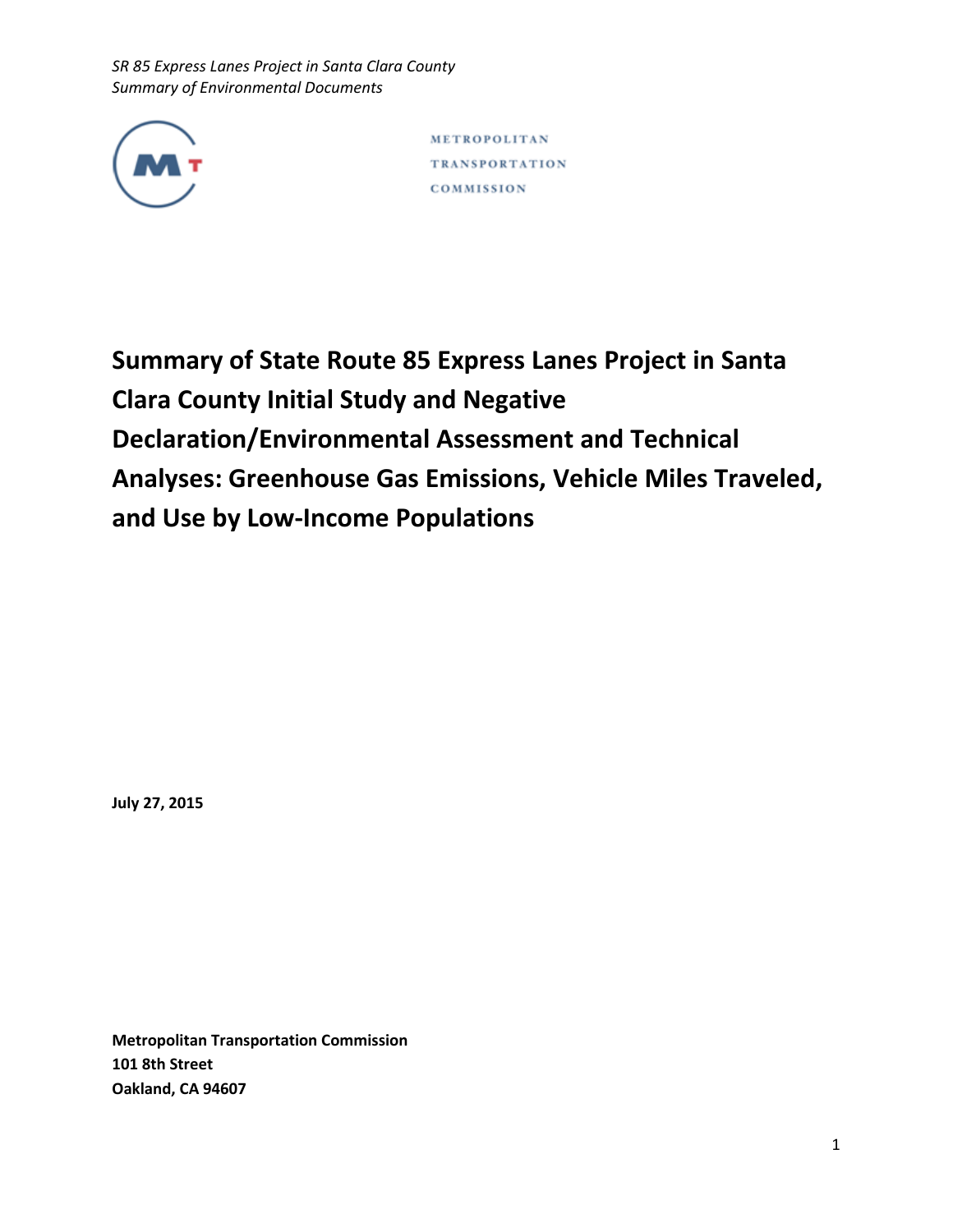# **Section 1: Overview**

This report, prepared solely by the Metropolitan Transportation Commission (MTC), summarizes analyses of greenhouse gas (GHG) emissions effects, vehicle miles traveled (VMT) effects, and use of express lanes by low-income populations of the State Route (SR) 85 Express Lanes Project (Project). As lead agency, the California Department of Transportation (Caltrans) prepared the Initial Study with Negative Declaration/Environmental Assessment (IS/EA) and technical studies in accordance with the California Environmental Quality Act (CEQA) and National Environmental Policy Act (NEPA).

This summary was prepared by MTC in accordance with the Settlement Agreement dated June 18, 2014 among MTC and the Association of Bay Area Governments (ABAG), and Communities for a Better Environment and the Sierra Club. This summary is solely the work of the MTC. Caltrans was not involved in the production of this summary.

# **1.1 Project Description**

Caltrans has prepared an IS/EA, which addresses the proposed Project's potential to have adverse impacts on the environment. The IS/EA states that Caltrans, in cooperation with the Santa Clara Valley Transportation Authority (VTA), proposes to convert existing high-occupancy vehicle (HOV) lanes on SR 85 to express lanes. Two alternatives were considered in the environmental document: the Build Alternative and the No Build Alternative. The Build Alternative, referred to as the Project, proposes to convert the existing HOV lanes on SR 85 to express lanes and add a second express lane in both directions between SR 87 and Interstate 280 (I-280). The conversion of the HOV lanes to express lanes would allow single-occupant vehicles (SOVs) to pay a toll to use the lanes, while HOVs would continue to use the lanes for free. The express lanes would extend along the entire 24.1 mile length of SR 85 and 1.5 miles of US Highway 101 (US 101) from the southern end of SR 85 to Metcalf Road in San Jose. The Project would also convert the SR 85/US 101 HOV direct connectors in San Jose to express lane connectors, add signs to 4.1 miles of US 101 north of SR 85 in Mountain View and Palo Alto and to 1.8 miles of US 101 between Metcalf Road and Bailey Avenue in San Jose, and add an auxiliary lane to a 1.1 mile segment of northbound SR 85 between South De Anza Boulevard and Stevens Creek Boulevard in Cupertino. The total Project length is 33.7 miles (Figure 1).

The Project is listed in the 2009 Santa Clara Valley Transportation Plan 2035, in the MTC's 2013 Regional Transportation Plan, and MTC's financially constrained 2013 Transportation Improvement Program.

The IS/EA identified the following purposes of the Project:

Manage traffic in the congested HOV segments of the freeway between SR 87 and I-280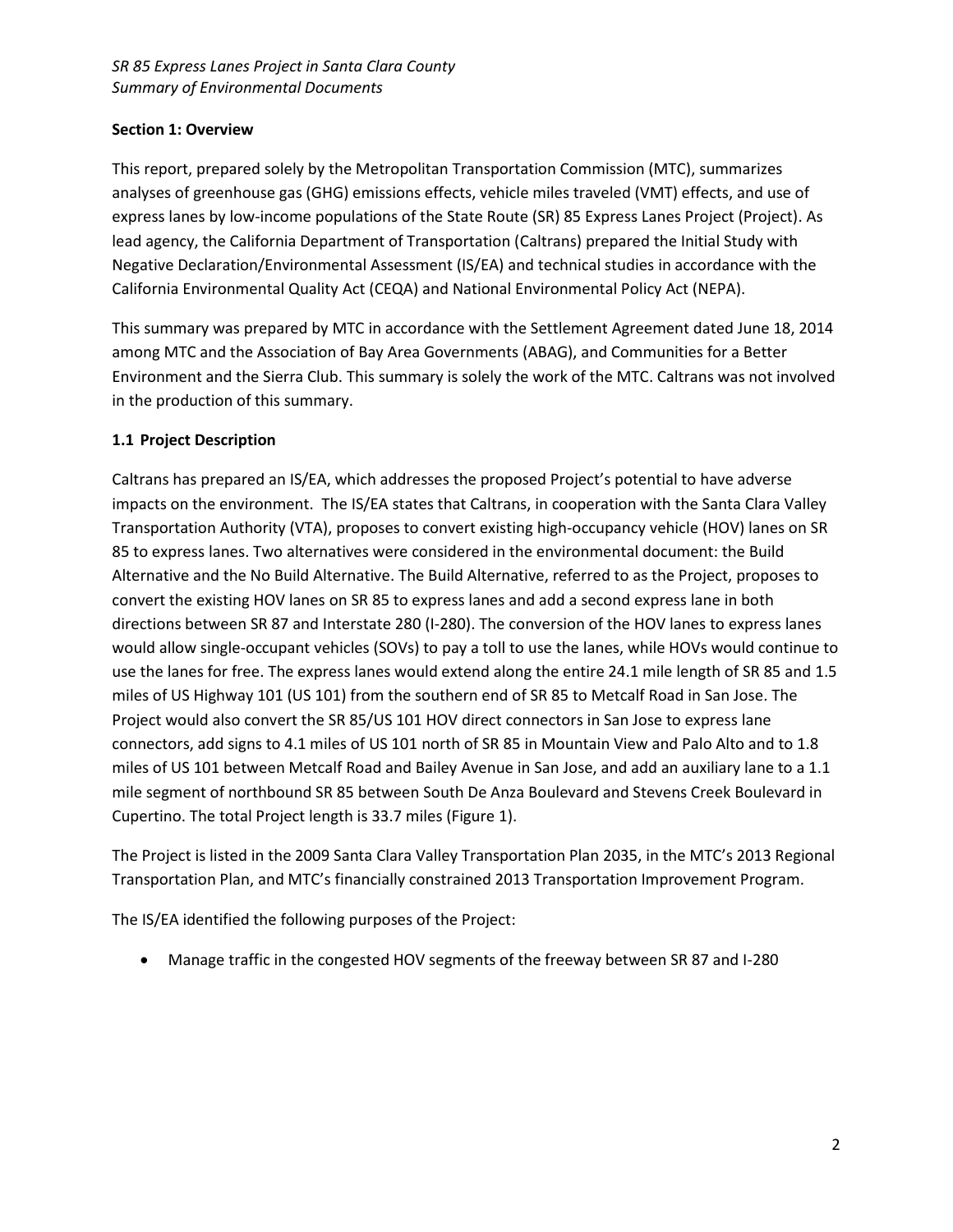• Maintain consistency with provisions defined in Assembly Bill (AB) 2032<sup>1</sup> and AB 574<sup>2</sup> to implement express lanes in an HOV lane system in Santa Clara County.



Figure 1: SR 85 Project Location

The IS/EA states that the No Build Alternative assumes no modifications would be made to the current SR 85 corridor, including the continuous access HOV lane, other than routine maintenance and rehabilitation of the facility and any currently planned and programmed projects within the area.

# **1.2 Environmental Review**

 $\overline{\phantom{a}}$ 

<sup>1</sup>AB 2032 (2004) authorized VTA, as part of a demonstration project, to conduct, administer, and operate a value pricing and transit development program under which single occupancy vehicles may use HOV lanes for a fee during the HOV hours of operation.

 $<sup>2</sup>$  AB 574 (2007) removed the "demonstration" category from the law and allowed VTA to implement a value</sup> pricing program within any two corridors in the Santa Clara County HOV lane system.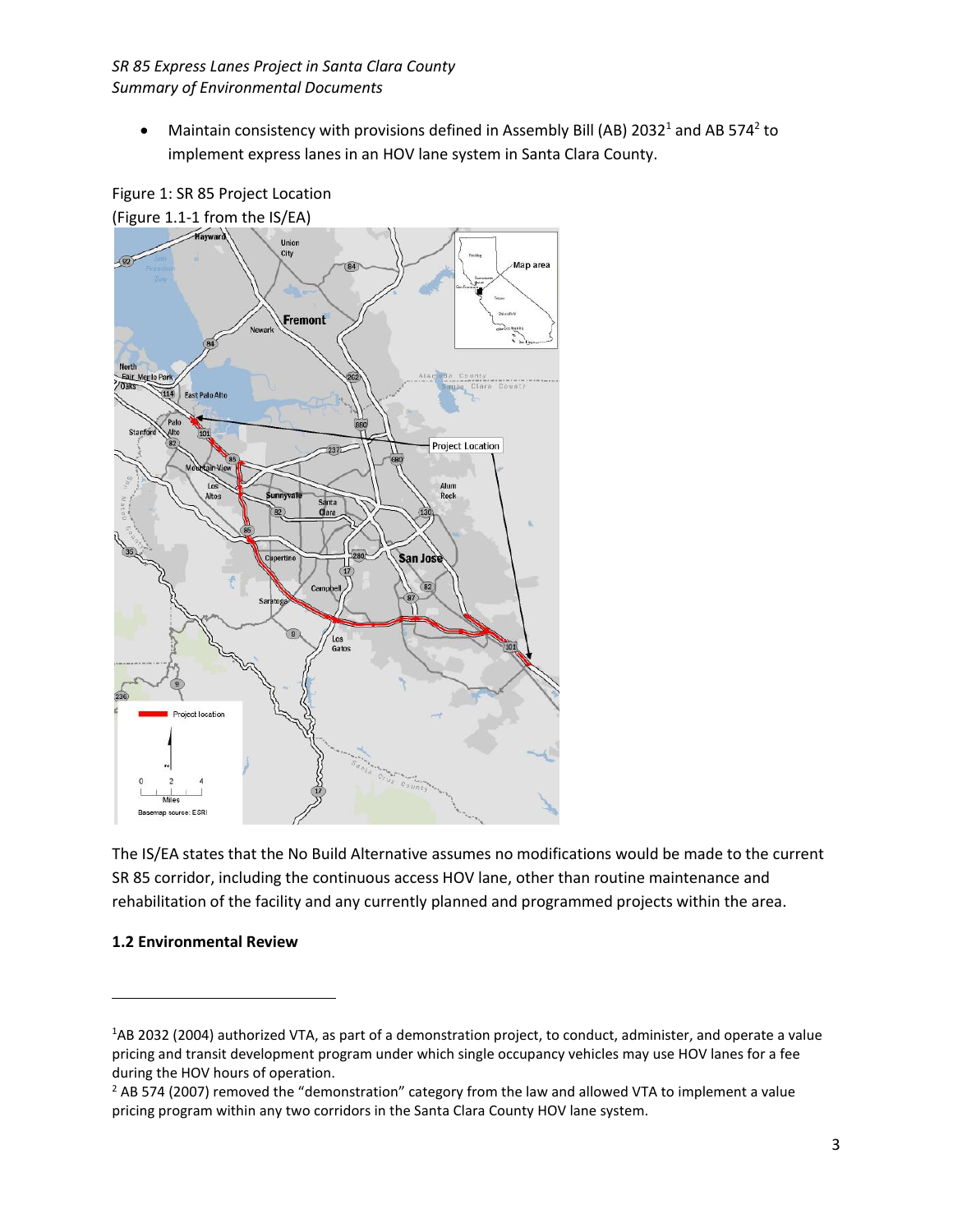As the lead agency under NEPA, Caltrans found the Project will have no significant impact on the human environment. The Finding of No Significant Impact is based on the EA and supporting technical reports. As the lead agency under CEQA, Caltrans found that the Project would not have significant effect on the environment. The state clearing house number for the IS/EA posted on April 30, 2015 is 2013122065 and is available at:<http://www.dot.ca.gov/dist4/envdocs.htm> .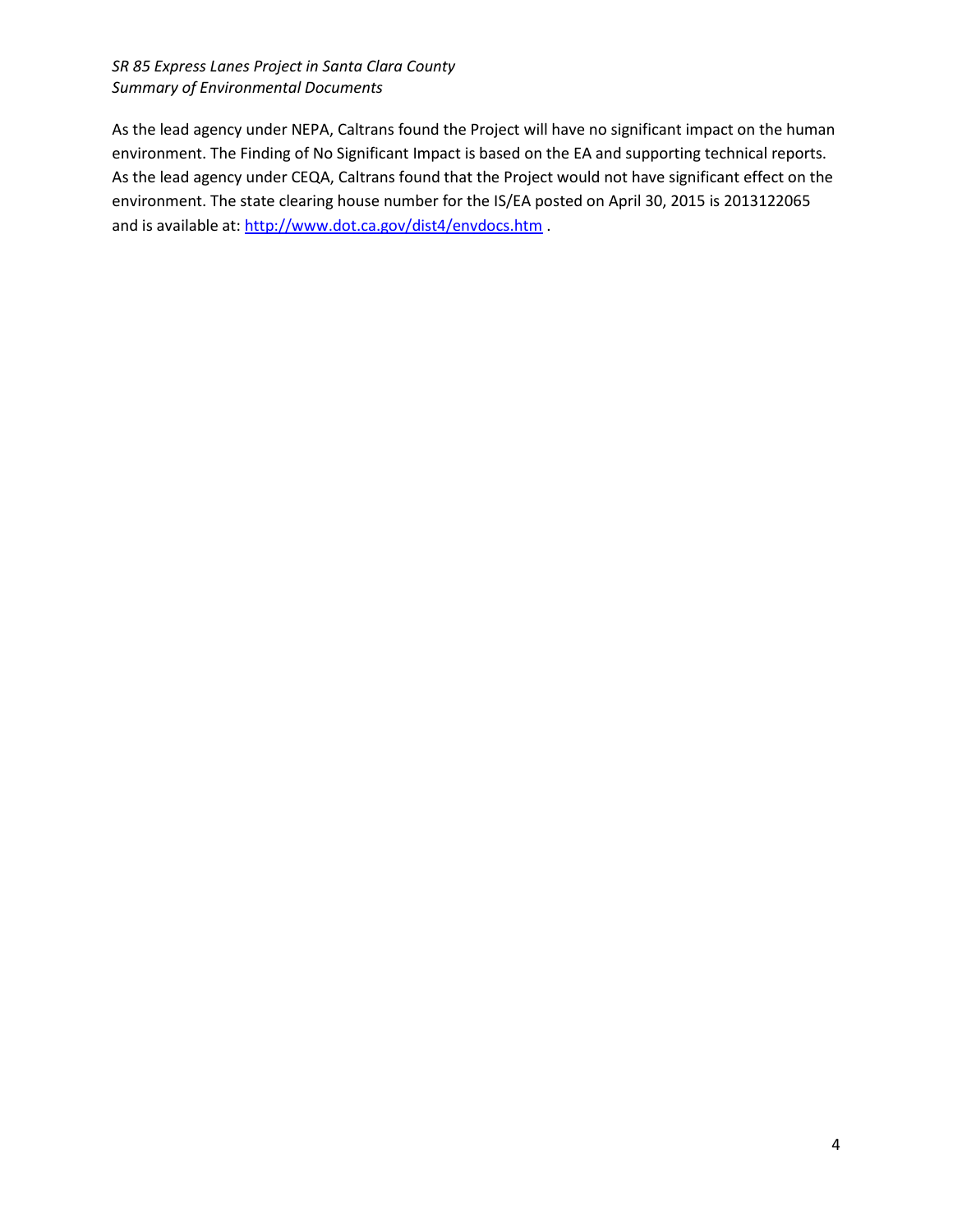# **Section 2: Greenhouse Gas Emissions Effects**

This section summarizes the results of the analysis of greenhouse gas emissions (GHG) as reported in the "State Route 85 Express Lanes Project Initial Study with Negative Declaration/Environmental Assessment with Finding of No Significant Impact" (April 2015) and the "State Route 85 Express Lanes Project Air Quality Impact Assessment" (October 2013). The Air Quality Impact Assessment examines the effects of the Project in the context of the primary pollutants of concern associated with motor vehicles: ozone (O<sub>3</sub>), carbon monoxide (CO), particulate matter (PM<sub>2.5</sub> and PM<sub>10</sub>), and greenhouse gases (GHGs). The final IS/EA and the Air Quality Impact Assessment are collectively referred to in the GHG Emissions Effects section as "the documents."

# **2.1 Methodology**

 $\overline{a}$ 

The GHG analysis methodology is described in Section 2.5 of the final IS/EA and Section 3.6 of the Air Quality Impact Assessment. The documents used the latest EMFAC model (EMFAC2011) for vehicles in Santa Clara County to determine existing year (2007), opening year (2015), and horizon year (2035) No Build, and opening year (2015) and horizon year (2035) Build GHG emissions. The Air Quality Impact Assessment was prepared to support the study requirements for the Project to comply with NEPA and CEQA, and was prepared pursuant to the University of California, Davis, Transportation Project-Level Carbon Monoxide Protocol (Garza, Graney, and Sperling 1997) and Caltrans guidelines.

The documents used the Sacramento Metropolitan Air Quality Management District's Roadway Construction Emissions Model (Version 7.1.4) with conservative assumptions regarding the duration and scope of construction to determine the expected emissions for Project construction.<sup>3</sup> The documents included emissions produced as a result of material processing, on-site construction equipment, and arising from traffic delays due to construction as construction GHG emissions.

<sup>&</sup>lt;sup>3</sup> The Sacramento Metropolitan Air Quality Management District's Roadway Construction Emissions Model is the standard model used to estimate construction emissions for San Francisco Bay Area roadway projects in state right-of-way.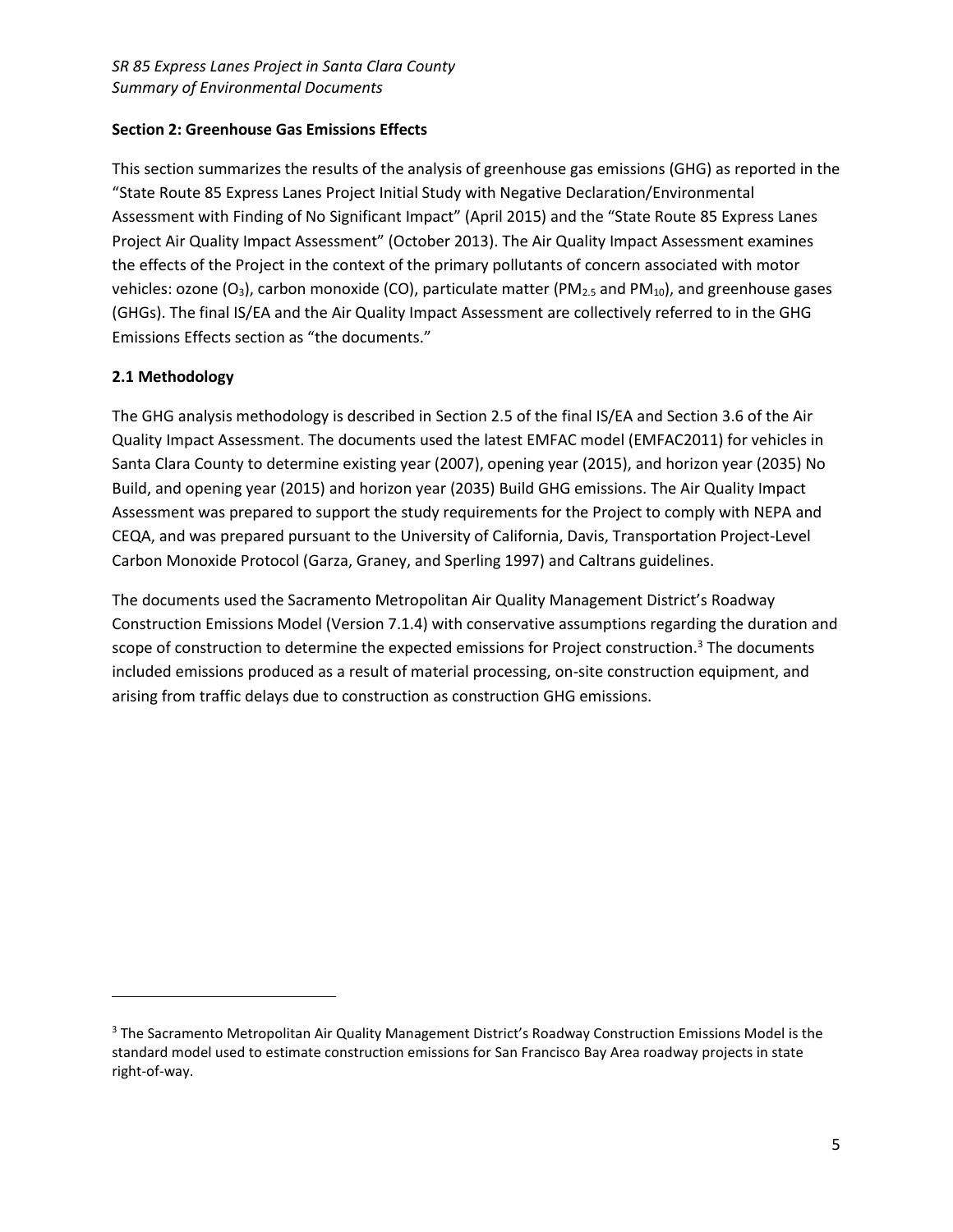# **2.2 Analysis Results**

The documents state that the Bay Area Air Quality Management District (BAAQMD) CEQA guidelines require a quantitative analysis of operational GHG emission. Although the vehicle miles traveled per day and per year for the project horizon year would increase for the Build scenario compared to the No Build scenario, the average speeds would also increase for the Build scenario. The Project would therefore result in a decrease in future operational  $CO<sub>2</sub>$  emissions compared to the No Build scenario. The Project's effect on GHG emissions is reported in Section 2.5 of the final IS/EA and Section 3.6 of the Air Quality Impact Assessment.

# **2.2.1 Context**

l

The documents state that global climate change is a cumulative impact and that an individual project does not generate enough GHG emissions to significantly influence global climate change. The documents further noted that an individual project may, however, contribute to a potential impact through its incremental change in emissions when combined with the contributions of all other sources of GHG<sup>4</sup>. In assessing cumulative impacts, the documents state that it must be determined if a project's incremental effect is "cumulatively considerable" (CEQA Guidelines sections 15064(h) (1) and 15130). To make this determination, the documents stated that the incremental impacts of the Project must be compared with the effects of past, current, and probable future projects.

The documents state that the Project is included in the 2013 RTP and 2013 TIP, which contain adopted strategies for GHG emissions from transportation sources. The adopted TIP demonstrates that the region will remain below all approved "vehicle emission budgets" through the RTP study year.

The documents state that Caltrans has created and is implementing a Climate Action Program to reduce GHG emissions by making California's transportation system more efficient. The highest levels of  $CO<sub>2</sub>$ from mobile sources, such as automobiles, occur at stop-and-go speeds (0-25 mph) and speeds over 55 mph; the most severe emissions occur from 0-25 mph (see Figure 2). To the extent that a project relieves congestion by enhancing operations and improving travel times in high congestion travel corridors, GHG emissions, particularly  $CO<sub>2</sub>$ , may be reduced.

Figure 2: Possible Effect of Traffic Operation Strategies in Reducing On-Road CO<sub>2</sub> Emissions (Figure 4 in the Air Quality Impact Assessment) 5

<sup>4</sup> This approach is supported by: Recommendations by the Association of Environmental Professionals on How to Analyze GHG Emissions and Global Climate Change in CEQA Documents (March 5, 2007), as well as the South Coast Air Quality Management District (Chapter 6: The CEQA Guide, April 2011) and the US Forest Service (Climate Change Considerations in Project Level NEPA Analysis, July 13, 2009).

<sup>5</sup> Traffic Congestion and Greenhouse Gases: Matthew Barth and Kanok Boriboonsomsin (TR News 268 May-June 2010) http://www.uctc.net/access/35/access35\_Traffic\_Congestion\_and\_Grenhouse\_Gases.shtml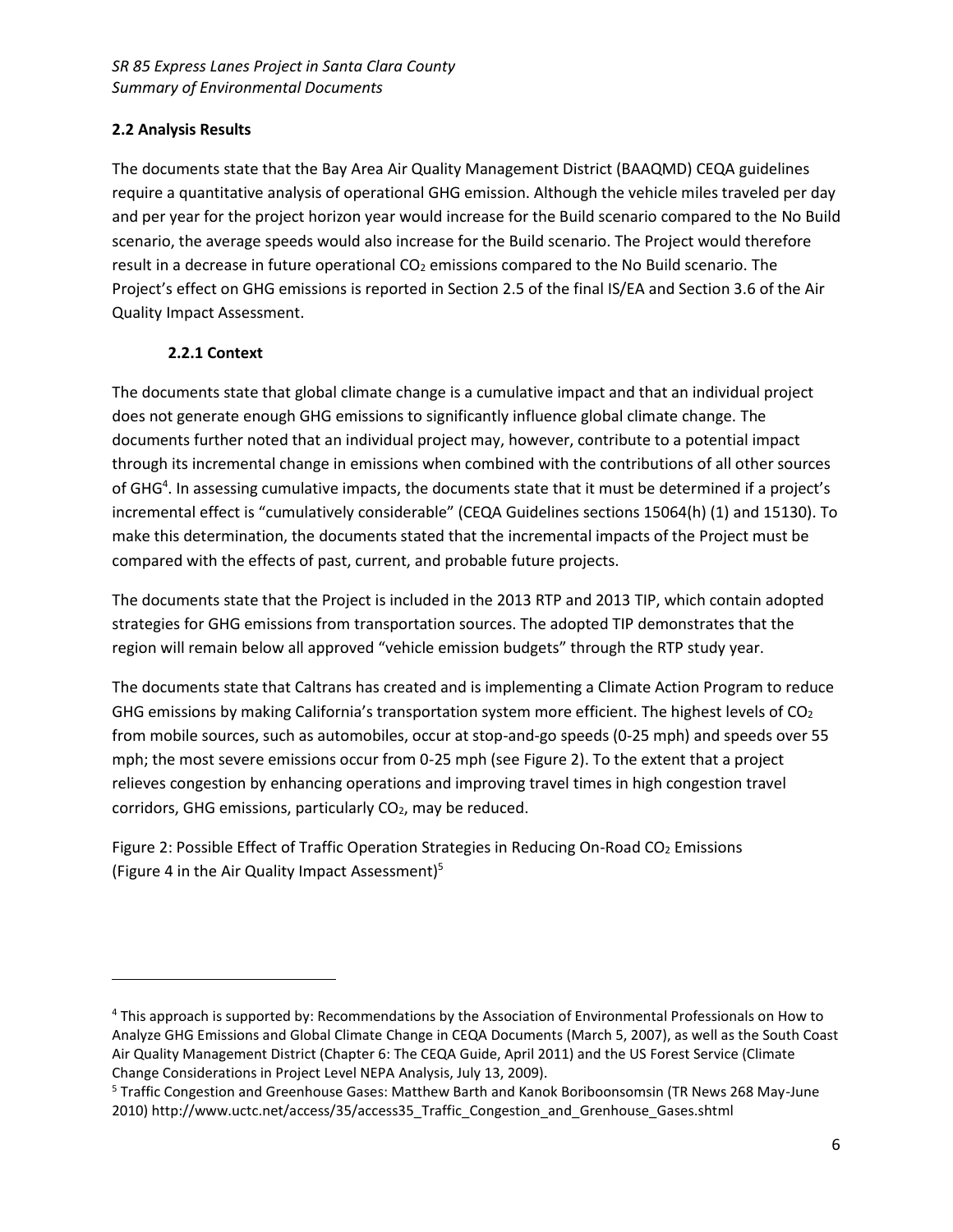

# **2.2.2 Operational Phase**

The documents state that for the opening year (2015), both the Build and No Build alternatives would have higher GHG emissions than existing conditions (2007), and Build emissions would be higher than No Build. For horizon year (2035), the No Build Alternative would have higher GHG emissions than both existing conditions and the Build Alternative, and the Build Alternative would have lower emissions than existing conditions.

The speeds used in the emissions model and shown in Table 1 represent the worst-case peak hour speeds along the SR 85 corridor within the Project limits. The VMT, associated speeds, and  $CO<sub>2</sub>$ emissions for years 2007, 2015, and 2035 are presented in Table 1, along with emissions of methane, nitrogen oxide, and carbon dioxide equivalent (CO2e). Table 1 shows existing (2007), Opening Year (2015) for both the Build and No Build alternatives, and Horizon Year (2035) for both the Build and No Build alternatives.

Table 1: Daily and Annual GHG Emissions (Table 2.5.1-1 in the IS/EA)

|                 | <b>Peak Hour</b> |                   | Annual Emissions (Metric Tons per Year) |                 |     |                 |
|-----------------|------------------|-------------------|-----------------------------------------|-----------------|-----|-----------------|
| <b>Scenario</b> | Speeds (mph)     | <b>Annual VMT</b> | CO <sub>2</sub>                         | NO <sub>2</sub> | CH4 | CO <sub>2</sub> |
| Existing (2007) | 43               | 836.973.758       | 325.788                                 | 30              | 181 | 338.873         |
| No Build (2015) | 38.5             | 933.055.022       | 336,103                                 | 33              | 198 | 350.586         |
| Build (2015)    | 47.5             | 995,888,663       | 337.700                                 | 36              | 211 | 353,158         |
| No Build (2035) | 29.5             | 999.656.046       | 336,059                                 | 35              | 218 | 351.624         |
| Build (2035)    | 37.5             | 1,101,694,727     | 318.866                                 | 39              | 240 | 336.021         |

Table 2.5.1-1: Daily and Annual GHG Emissions

Notes: The EMFAC 2011 model was run for Santa Clara County for years 2015 and 2035.

The documents noted that the numbers shown above in Table 1 may not necessarily be an accurate reflection of what the true  $CO<sub>2</sub>$  emissions because  $CO<sub>2</sub>$  emissions are dependent on other factors that are not part of the model such as the fuel mix, rate of acceleration, and the aerodynamics and efficiency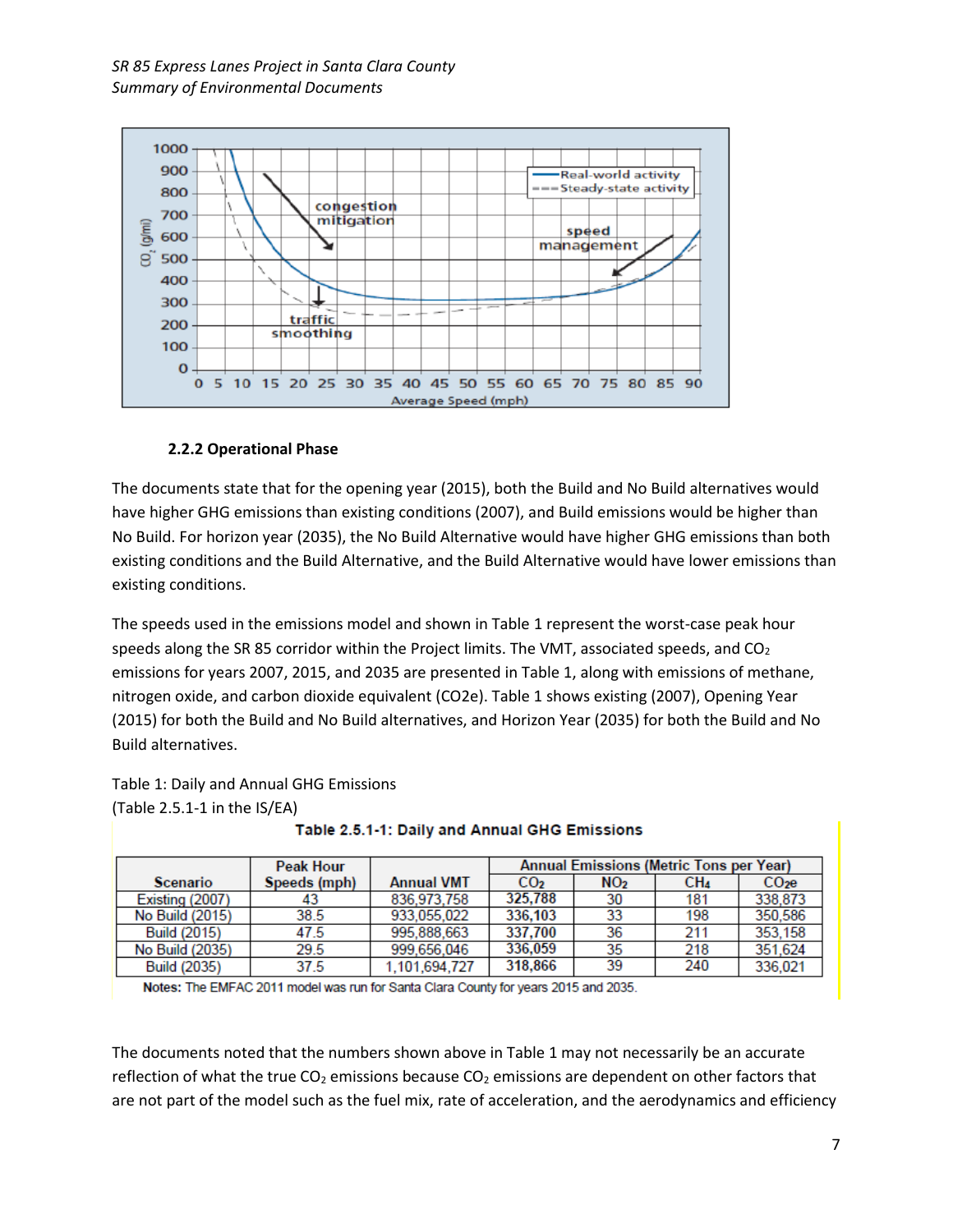of the vehicles. The IS/EA further noted that EMFAC model emission rates are only for  $CO<sub>2</sub>$  that is directly emitted from vehicles by the combustion of fuel. The emission rates do not account for indirect life-cycle emissions associated with the production and distribution of the fuel and fuel additives like ethanol prior to combustion in the vehicle. The CO<sub>2</sub> emissions presented above are only useful for a comparison among the existing, No Build, and Build scenarios and should not be considered independently.

The documents state that the Project has been designed to decrease future delays and travel times and increase vehicle speeds throughout the Project corridor. Thus, allowing single occupancy vehicles to pay to use the express lanes would shift some traffic out of the general purpose lanes, contributing to improved operations and reduced congestion. The documents found that a future increase in average vehicle speed with the Build Alternative (47.5 mph compared with 38.5 mph with the No Build Alternative in 2015, and 37.5 mph compared with 29.5 mph with the No Build Alternative in 2035) would reduce  $CO<sub>2</sub>$  emissions, as vehicles would be traveling in the range when emissions are lowest (see Figure 2).

# **2.2.3 Construction Phase**

The documents found that GHG emissions will be produced at different levels throughout the construction phase, but that the frequency and occurrence of GHGs can be reduced through innovations in plans and specifications and by implementing better traffic management during construction phases. Table 2 shows the anticipated total construction-related emissions from the Project.

# Table 2. Construction-Related Emission Estimates for the Project

| (Table 2.2.6-5 from the final IS/EA and Table 3-3 from the Air Quality Impact Assessment) |  |
|-------------------------------------------------------------------------------------------|--|
|-------------------------------------------------------------------------------------------|--|

|                                           | <b>ROG</b> | <b>NO<sub>x</sub></b> | CO   | $PM_{10}$<br><b>Dust</b> | $PM_{10}$<br><b>Exhaust</b> | PM <sub>2.5</sub><br><b>Dust</b> | PM <sub>2.5</sub><br><b>Exhaust</b> | CO <sub>2</sub> |
|-------------------------------------------|------------|-----------------------|------|--------------------------|-----------------------------|----------------------------------|-------------------------------------|-----------------|
| Construction<br>(lbs/day)                 | 4.9        | 41.7                  | 30.4 | 55.6                     | 2.2                         | 11.6                             | 1.9                                 | 5,904           |
| <b>BAAQMD CEQA</b><br>Threshold (lbs/day) | 54         | 54                    | ΝA   | <b>BMP</b>               | 82                          | <b>BMP</b>                       | 54                                  | <b>NA</b>       |

BMP: The BAAQMD Adopted Air Quality CEQA Thresholds of Significance (May 2011) do not establish numerical thresholds for certain types of emissions; rather, they call for implementing Best Management Practices (BMPs) as control measures. Control measures are presented in Section 2.2.6.4.

Definitions: NA: Not applicable; lbs/day: pounds per day; BAAQMD: Bay Area Air Quality Management District; CEQA: California Environmental Quality Act; ROG: reactive organic gases; NOx: nitrogen oxides; CO: carbon monoxide; PM: particulate matter; CO2: carbon dioxide.

The documents also state that, with innovations such as longer pavement lives, improved traffic management plans, and changes in materials, the GHG emissions produced during construction can be mitigated to some degree by longer intervals between maintenance and rehabilitation events. Measures to reduce construction emissions are listed in Section 2.2.6.4 of the final IS/EA and Section 4 of the Air Quality Impact Assessment.

#### **CEQA Conclusion**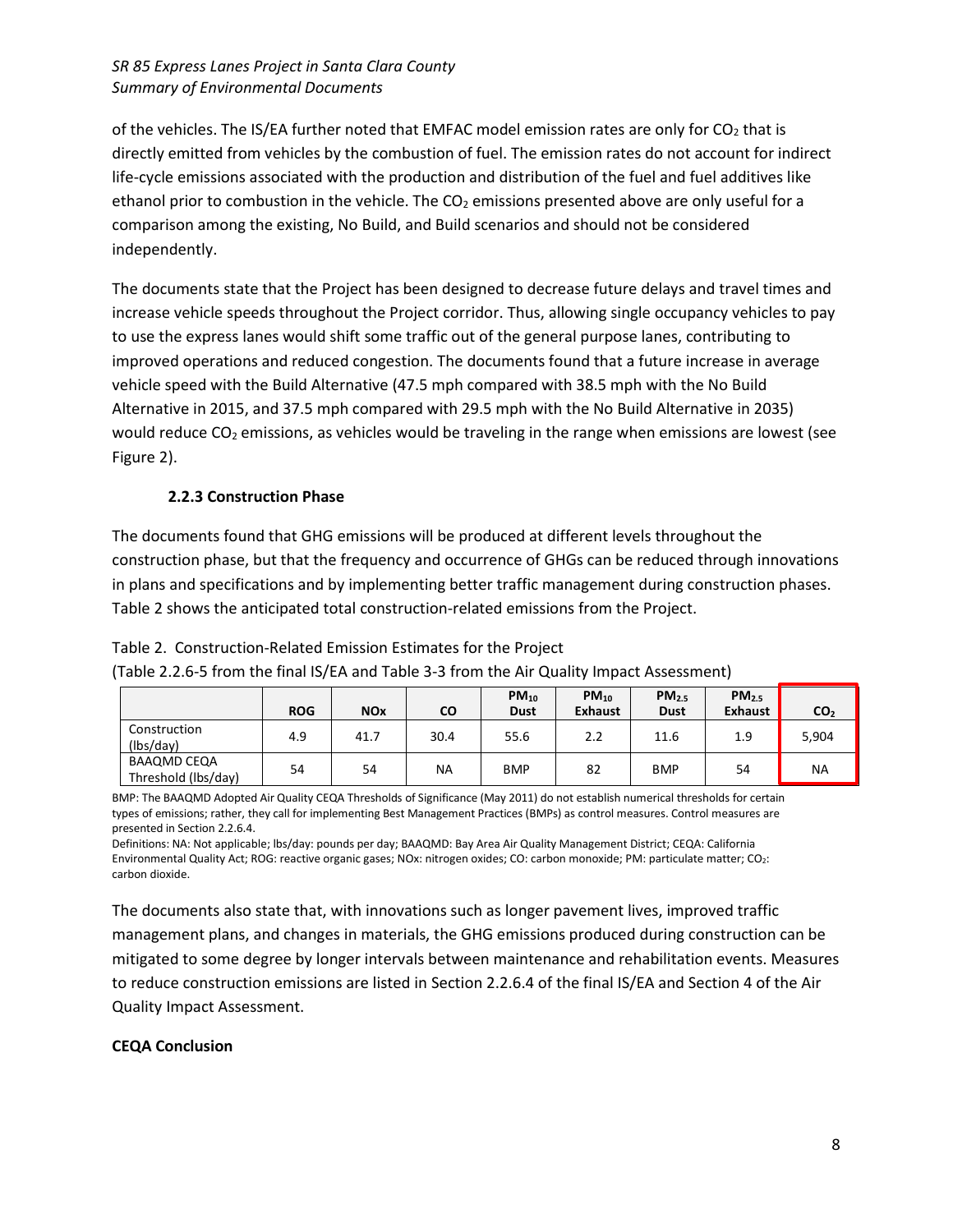The documents state that while construction will result in a slight increase in GHG emissions during construction, it is anticipated that any increase in GHG emissions due to construction will be offset by the improvement in operational GHG emissions. While it is Caltrans's determination that in the absence of further regulatory or scientific information related to GHG emissions and CEQA significance, it is too speculative to make a significance determination regarding the Project's direct impact and its contribution on the cumulative scale to climate change, Caltrans is firmly committed to implementing measures to help reduce GHG emissions. These measures are outlined in Section 2.5 of the final IS/EA and Section 3.6 of the Air Quality Impact Assessment.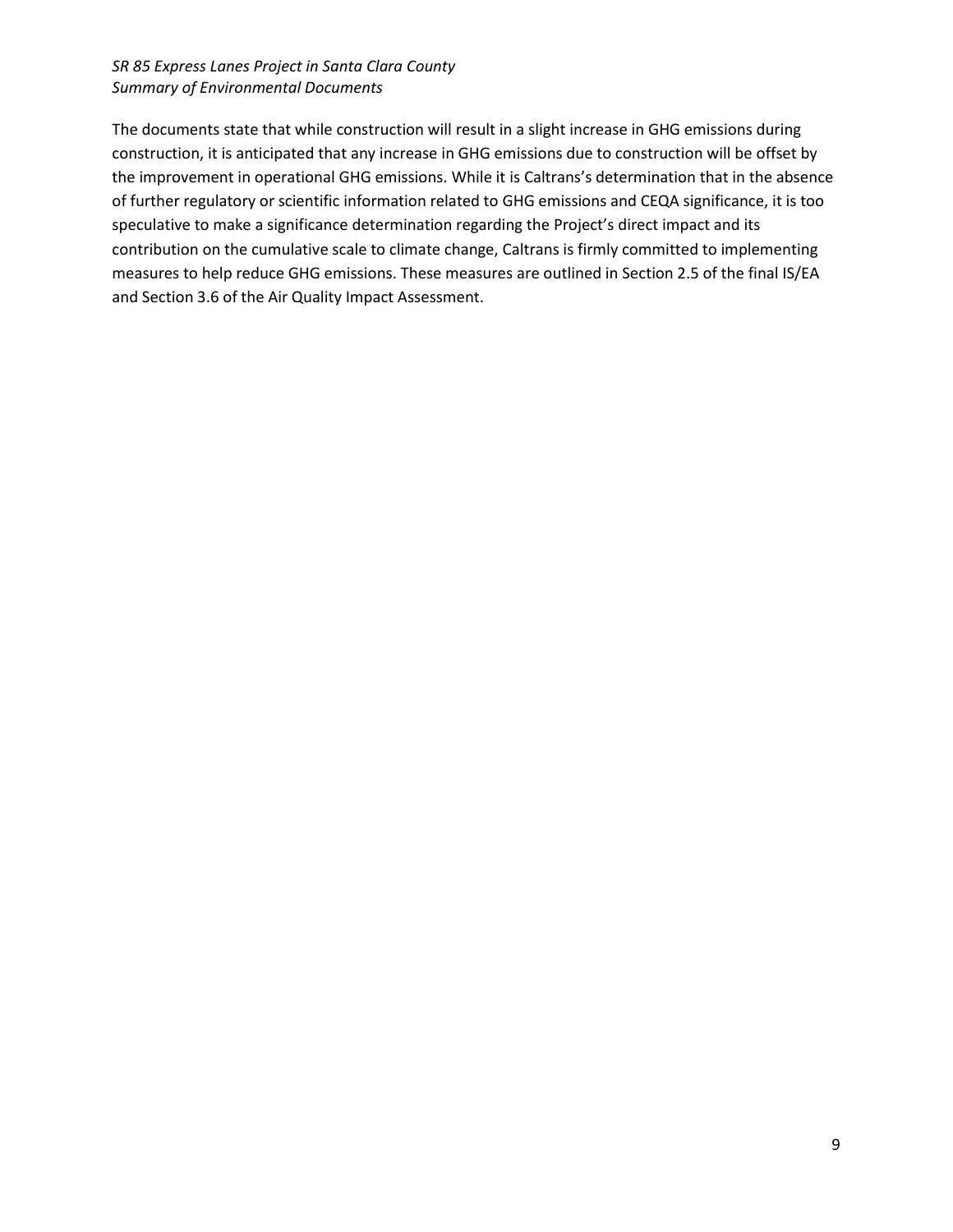# **Section 3: Vehicle Miles Traveled (VMT) Effects**

This section summarizes VMT estimates as reported in the "State Route 85 Express Lanes Project Initial Study with Negative Declaration/Environmental Assessment with Finding of No Significant Impact" (April 2015) and the "Final Traffic Operations Analysis Report: SR 85 Express Lanes" (November 2013). The traffic study area encompasses SR 85 from just south of US 101 in Mountain View to US 101 in south San Jose to Express Lanes for both directions of the freeway and an additional 5.5 miles on US 101 in South San Jose, and 4.1 miles on US 101 in Mountain View (Figure 3). The final IS/EA and the traffic operations analysis report (TOAR), are collectively referred to in the VMT section as "the documents."

The TOAR includes VMT as one of the system-wide measures of effectiveness, but it is not the single focus of the report.



# **3.1 Methodology**

The traffic analysis methodology is described in Section 2.1.3.1 of the IS/EA and Chapter 2 of the TOAR. The TOAR documents the existing (2015) and 20-year future 2035 horizon year conditions. Two alternatives, a No Build and a Build Alternative, were considered. The documents analyzed peak period conditions, defined as 6 AM to 9 AM (AM peak) and 3 to 7 PM (PM peak), and peak hour conditions within the peak periods (7 to 8 AM and 5 to 6 PM). The primary travel direction for the documents was reported as northbound in the AM peak and southbound in the PM peak. The documents state that the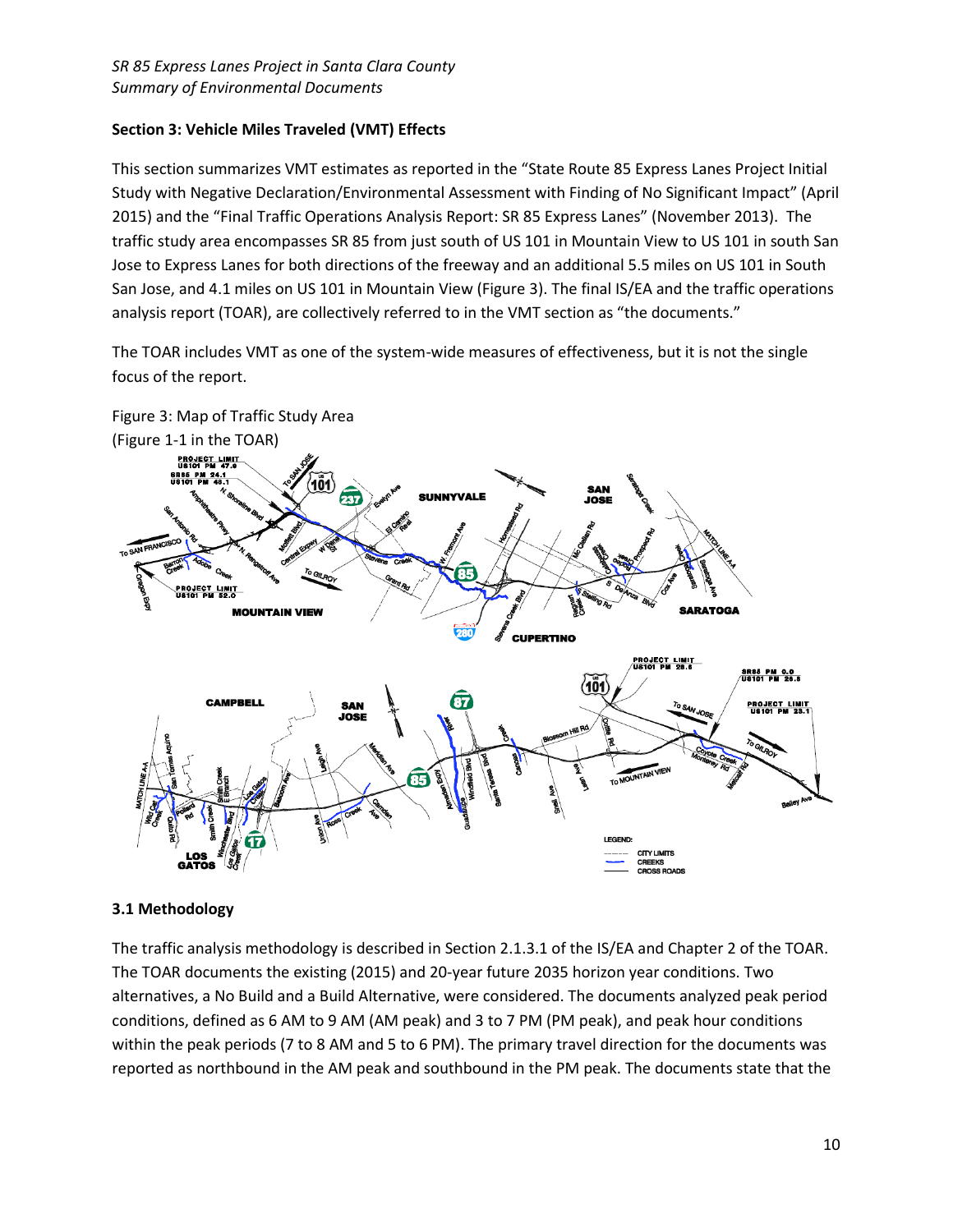operating conditions were analyzed using the VISSIM<sup>6</sup> micro-simulation tool with assumptions regarding how dynamic pricing implemented during the AM and PM peak periods would influence demand for the study years.

The documents state that the VTA model is a modified version of the MTC regional model, developed to be consistent with methodologies used by MTC. The VTA countywide model includes enhancements to the MTC regional model to provide more detail in Santa Clara County and to more accurately model transit ridership and corridor‐level freeway and arterial traffic volumes. The VTA model is a traditional four-step model including trip generation, trip distribution, mode choice, and transit and highway assignment.

The documents' analysis included examination of traffic operations within the "wing" segments of US 101 at both ends of SR 85. Separate VISSIM models were created for both the south and north wings. The south wing model includes the segment of US 101 from Bailey Road to Bernal Road. The north wing model covers the segment of US 101 from Ellis Street to north of Oregon/Embarcadero. The objective of including analysis of these wings was to determine whether the changes in travel demand and traffic flows resulting from implementation of the SR 85 express lanes would have a significant impact on US 101.

# **3.2 Analysis Results**

 $\overline{\phantom{a}}$ 

The documents state that by increasing speed, reducing delay, and serving a higher volume of traffic, the Project can reasonably be expected to attract some vehicles that would otherwise divert to local roadways to avoid peak period congestion on SR 85. VMT forecasts referenced in this section are shown in Appendix A of this summary.

The documents state that in the peak direction of each period (northbound AM and southbound PM), the proposed Project produces an increase in VMT in 2015 and 2035 on SR-85. The increase in VMT is a reflection of two factors: 1) with reduced congestion, vehicles can more easily travel through the network and reach their destination; and 2) under the Build Alternative in 2015 and 2035, demand volumes on SR 85 increase (i.e., more vehicles want to use SR 85) which can lessen demand and improve conditions on other facilities. In the off-peak direction in each period for the SR-85, the Build alternative also serves higher VMT but the conditions expected under No Build and Build alternatives are more comparable. This is a reflection of the fact that there is little or no congestion in the off-peak direction and that traffic operates generally at free flow speeds. For the "wing" sections of US 101 in 2015 and 2035, conditions generally remain constant between the No Build and Build alternatives.

 $6$  VISSIM is a microscopic simulation modeling software capable of analyzing the vehicle to vehicle interaction along the roadway network.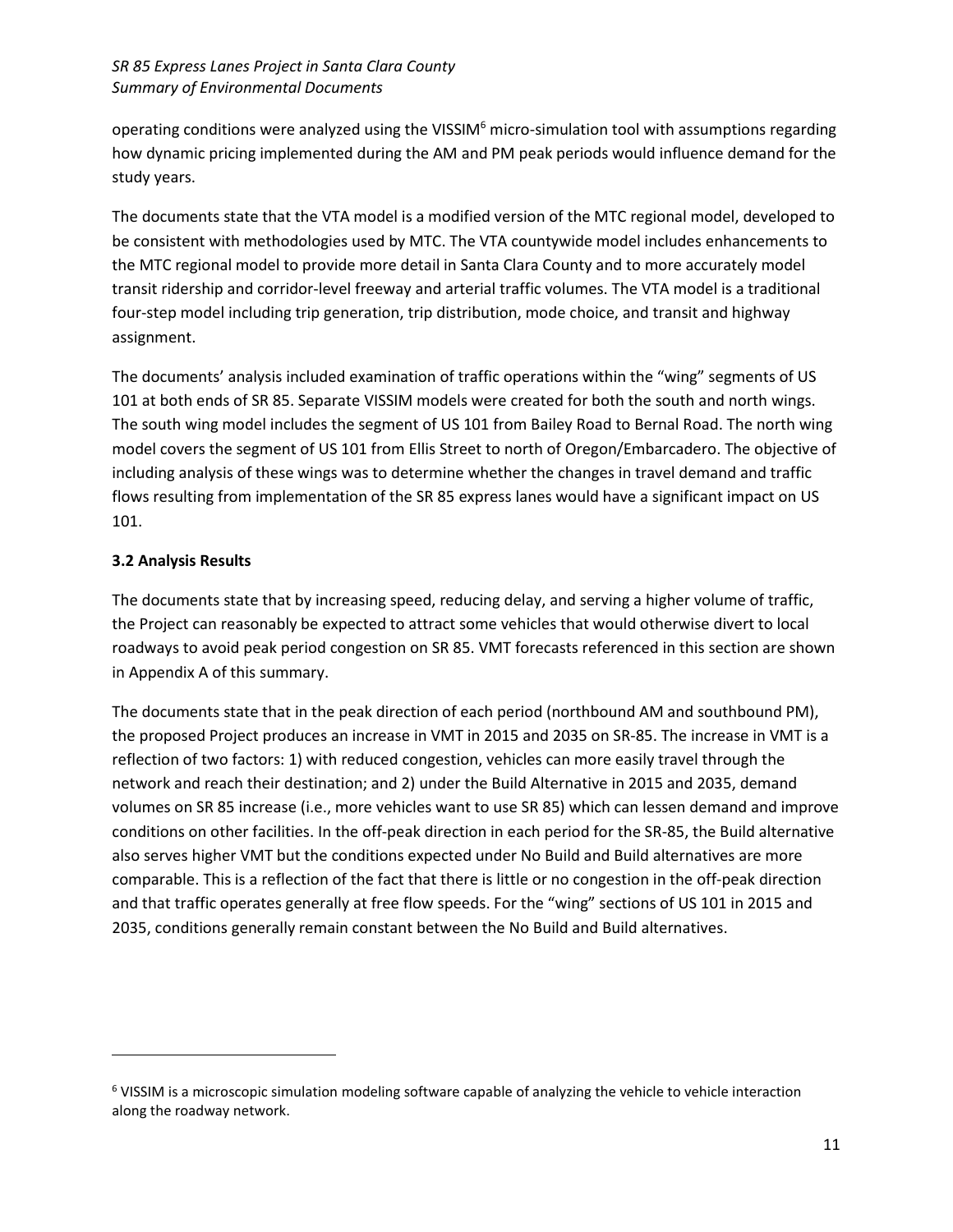Additionally, the Air Quality Impact Assessment states that the VMT per day and per year on SR-85 for opening year 2015 and horizon year 2035 would increase for the Build scenario compared to the No Build scenario because the Build condition would serve more demand.

# **3.2.1 Near-Term (2015) VMT Forecasts**

The documents state that in the northbound direction, the Build Alternative results in a 14% increase in VMT during the AM peak period compared to the No Build alternative. In the off-peak northbound direction on SR-85 the Build alternative results in a VMT increase of 6% during the PM peak period.

The documents state that in the southbound direction for SR-85, comparing the Build Alternative to the No Build, there is a 2% increase in AM peak period, which is the result of differences in demands between No Build and Build. The documents state that in the peak southbound direction, the Build alternative results in a VMT increase of 6% during the PM peak period.

The documents state that in the AM peak period on southbound US 101, the Build Alternative shows small increases in VMT, which is incorrect. The correct results are included in Table 6-6 in the TOAR, and show that in the AM peak period on southbound US 101 the Build alternative results in less VMT than the No Build alternative. In the PM peak period, VMT on the southbound US 101 shows a modest increase in VMT. (VMT results for northbound US 101 were not discussed in the documents. Data can be found in Appendix A.)

The documents summarized the VMT findings along with other performance measures. 2015 VMT forecasts are shown in Appendix A.

# **3.2.2 Long-Term (2035) VMT Forecasts**

The documents state that in the AM peak period on northbound SR 85, the Build Alternative results in a 14% increase in VMT compared to the No Build Alternative. In the PM peak period on northbound SR 85, the Build Alternative results in a 10% increase in VMT compared to the No Build Alternative.

The documents state that in the AM peak period on southbound SR 85, the Build Alternative results in a modest increase (5%) in VMT compared to the No Build Alternative. In the PM peak period on southbound SR 85, the Build Alternative results in a 7% increase in VMT compared to the No Build Alternative.

During the PM peak period, the documents state that VMT on northbound US 101 essentially does not change. The documents state that conditions on southbound US 101 during the AM peak period shows a modest increase in VMT (1%). (VMT results for the AM peak period on northbound US 101 and the PM peak period on southbound US 101 were not discussed in the documents. Data can be found in Appendix A.)

The documents summarized the VMT findings along with other performance measures. 2035 VMT forecasts are shown in Appendix A.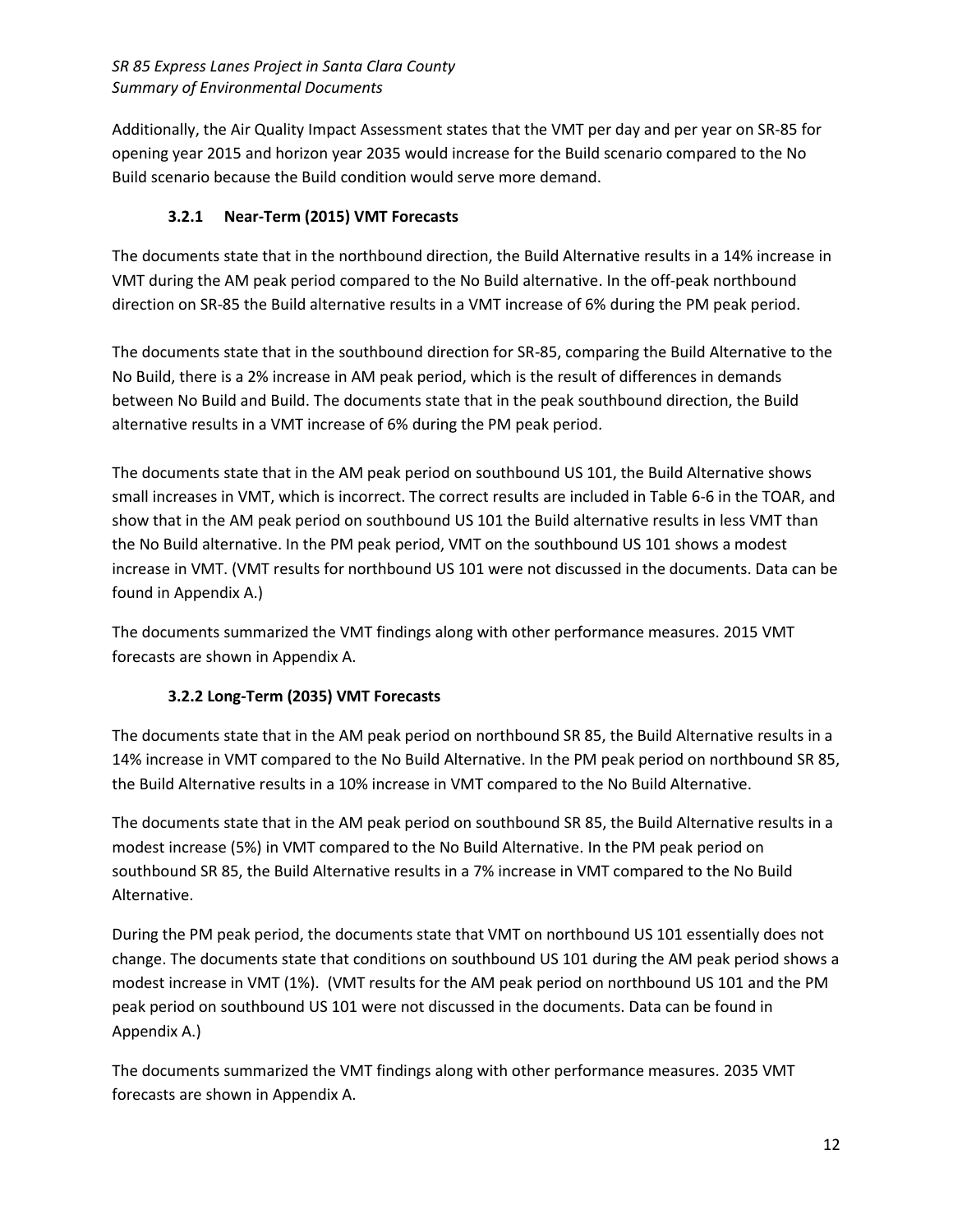# **Section 4: Use of Express Lanes by Low-Income Populations**

This section summarizes information on the use of the Project by low-income populations as reported in the "State Route 85 Express Lanes Project Initial Study with Negative Declaration/Environmental Assessment with Finding of No Significant Impact" (April 2015), and the "State Route 85 Express Lanes Project Community Impact Assessment" (July 2012). The purpose of the Community Impact Assessment (CIA) is to identify land use, growth, and community impacts that may result from the implementation of the SR 85 Express Lanes Project. All projects involving a federal action (funding, permit, or land) must comply with Executive Order (EO) 12898.<sup>7</sup> The IS/EA and the CIA are collectively referred to in this section as "the documents." The summary focuses on portions of the IS/EA and CIA that relate to the use of the Project by low-income populations.

# **4.1 Methodology**

# **4.1.1 Identification of Low-Income Populations**

The CIA was prepared pursuant to the Caltrans Standard Environmental Reference, including Environmental Handbook Volume 4, Community Impact Assessment (Caltrans 2011). The detailed methodology can be found in Section 5.3 of the CIA. The documents identify the study area by census tract block groups whose borders lie within a 0.5-mile radius of the Project corridor.

The documents state that low-income is defined based on the Department of Health and Human Service Poverty guidelines. Low-income persons were defined as those individuals with household incomes below the Census poverty threshold, which is a ratio of income to poverty level in the past 12 months that is below 1.0. For 2013, this was \$23,550 for a family of four. The documents state that based on the data collected, the minority or low-income communities, also referred to as environmental justice (EJ) communities, were identified within the study area. The documents state that EJ communities are traditionally defined as a Census block group population that meets either or both of the following criteria: 1) contains 50 percent or more minority persons, and/or the block group contains 25 percent or more low-income person; 2) the percentage of minority and/or low-income persons is substantially greater than the average of the surrounding region.

# **4.1.2 Data Sources**

l

The documents state that the 2006-2010 American Community Survey estimates of Census block group data for low-income populations were used for the CIA. The documents state that VTA has studied and conducted public outreach relating to the fairness of charging tolls. VTA began seeking public input on express lanes for SR 85 and US 101 in Santa Clara County in 2004. A primary focus of the public outreach

<sup>7</sup> EO 12898, Federal Actions to Address Environmental Justice in Minority Populations and Low-Income Populations directs federal agencies to take the appropriate and necessary steps to identify and address disproportionally high and adverse effects of federal projects on the health or environment of minority and low-income populations to the greatest extent practicable and permitted by law.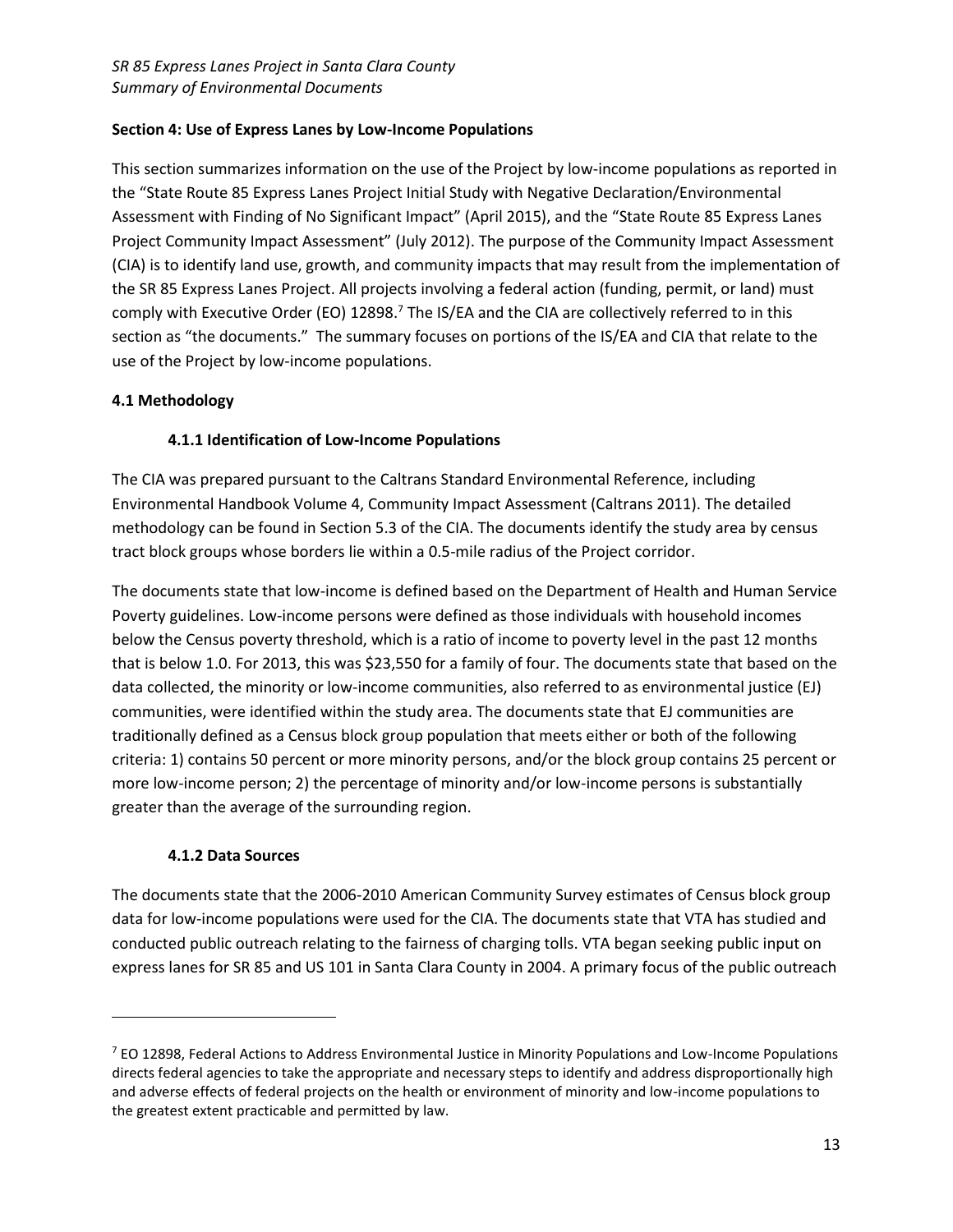was on fairness and equity issues of charging tolls for express lane use. The outreach efforts are summarized in Section 1.3 of the CIA.

#### **4.2 Analysis Results**

# **4.2.1 Existing Conditions**

The documents state that the percentage of low-income persons in San Mateo County and Santa Clara County is 6.8 percent and 10.5 percent, respectively. These percentages are both below 25 percent, and thus the first criterion mentioned previously in the summary was not appropriate to determine the presence of an EJ community for low-income populations as most of the Census block groups in the study area would be below 25 percent.

The documents state that for the second criterion, the "surrounding region" of the study area was defined as San Mateo and Santa Clara Counties. The average low-income population for these counties was calculated to be 9 percent. Thus, a Census block group that would be identified as an EJ community would have a low-income population of more than 19 percent (more than 10 percentage points greater than the average low-income population of 9 percent).

Table 3 presents population estimates with minority and low-income percentages for the region as a whole and also for the population living within the 0.5-mile EJ study area. Approximately 98 percent of the population living within the EJ study area is in Santa Clara County, with the remaining 2 percent in southern San Mateo County. The documents state that according to the 2010 ACS estimate, 9.4 percent of the surrounding region (previously defined as San Mateo and Santa Clara counties) are living below the U.S. Census poverty threshold. Within the study area, these percentages are lower, with low-income individuals representing 6.1 percent of the study area population (Table 3).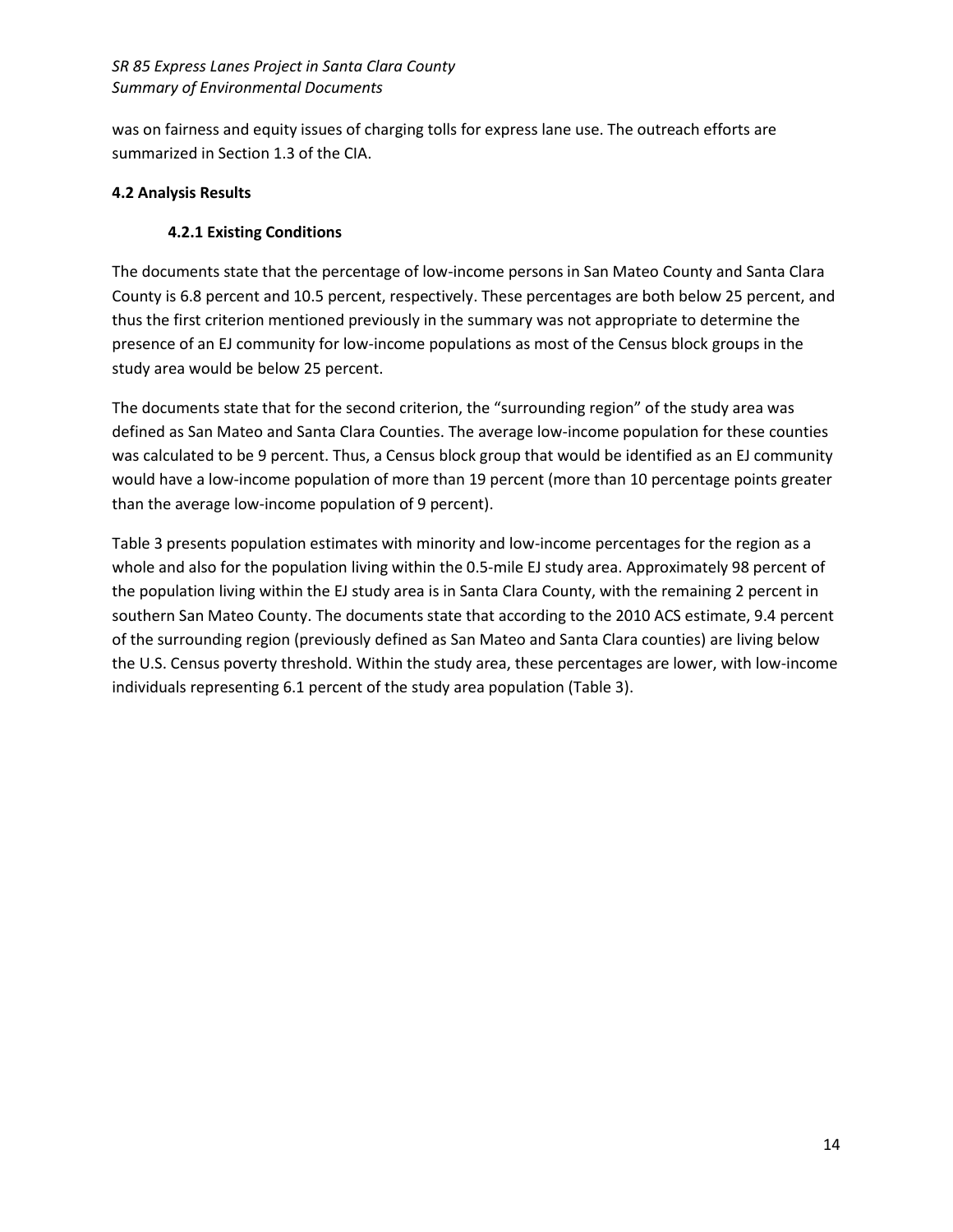Table 3: Minority and Low-Income Percentages in the Region and Environmental Justice Study Area (Table 5-1 from the CIA)

| <b>Location</b>        | <b>Total Population 2010*</b> | % Minority* | % Low-Income <sup>b</sup> |
|------------------------|-------------------------------|-------------|---------------------------|
| <b>State</b>           |                               |             |                           |
| California             | 37.253,956                    | 59.9%       | 15.8%                     |
| Region                 |                               |             |                           |
| San Francisco Bay Area | 7,150,739                     | 57.6%       | 11.1%                     |
| San Mateo County       | 718,451                       | 57.7%       | 6.8%                      |
| Santa Clara County     | 1,781,642                     | 64.8%       | 10.5%                     |
| <b>Communities</b>     |                               |             |                           |
| Palo Alto              | 64.403                        | 39.4%       | 5.2%                      |
| Mountain View          | 74,066                        | 54.0%       | 6.7%                      |
| Sumnyvale              | 140,081                       | 65.5%       | 6.6%                      |
| Los Altos              | 28.976                        | 32.2%       | 2.5%                      |
| Cupertino              | 58.302                        | 70.7%       | 3.8%                      |
| Saratoga               | 29,926                        | 48.4%       | 3.8%                      |
| Los Gatos              | 29.413                        | 23.0%       | 3.9%                      |
| San Jose               | 945.942                       | 71.3%       | 11.5%                     |
| <b>EJ Study Area</b>   | 341,347                       | 54.6%       | 6.1%                      |

Sources:

 $\overline{a}$ 

<sup>\*</sup> U.S. Census Bureau, 2010 Census

<sup>b</sup> U.S. Census Bureau, American Community Survey 2010 1-year estimates for State and Regional data, 2008-2010 3-year estimates for Community data, and 2006-2010 5-year estimates for the EJ Study Area.

#### **4.2.2 Impact Analysis Results<sup>8</sup>**

Use of the express lanes requires the ability to obtain a FasTrak® transponder. The documents identified a number of options to obtain a FasTrak transponder and noted that with all the options persons of all income levels and races would have generally similar access to a FasTrak account.

The documents noted that the initial cost to establish an account is less when paid with a credit card than with cash or check (\$25 versus \$70, although \$20 of the \$70 is refunded when the account is closed). The documents found that the higher initial cost for cash or check accounts could be considered an additional economic burden to those who do not pay by credit card, a portion of whom could be lowincome or minority persons but, as the choice to use the express lanes (and establish the necessary FasTrak account) is voluntary, the higher initial costs for cash or check accounts do not constitute a disproportionately high and adverse effect.

The documents stated that the use of the express lanes also requires the ability to pay tolls, which will vary based on traffic conditions and that VTA has studied the issue of equity or fairness in charging tolls and whether this practice has a disproportionately high and adverse effect on any minority or low-

<sup>&</sup>lt;sup>8</sup>Because low-income falls under the environmental justice definition, all environmental justice impact results from the documents are listed in the summary. The documents analyze all environmental census track block groups and do not separately analyze impacts or use by low-income and minority populations.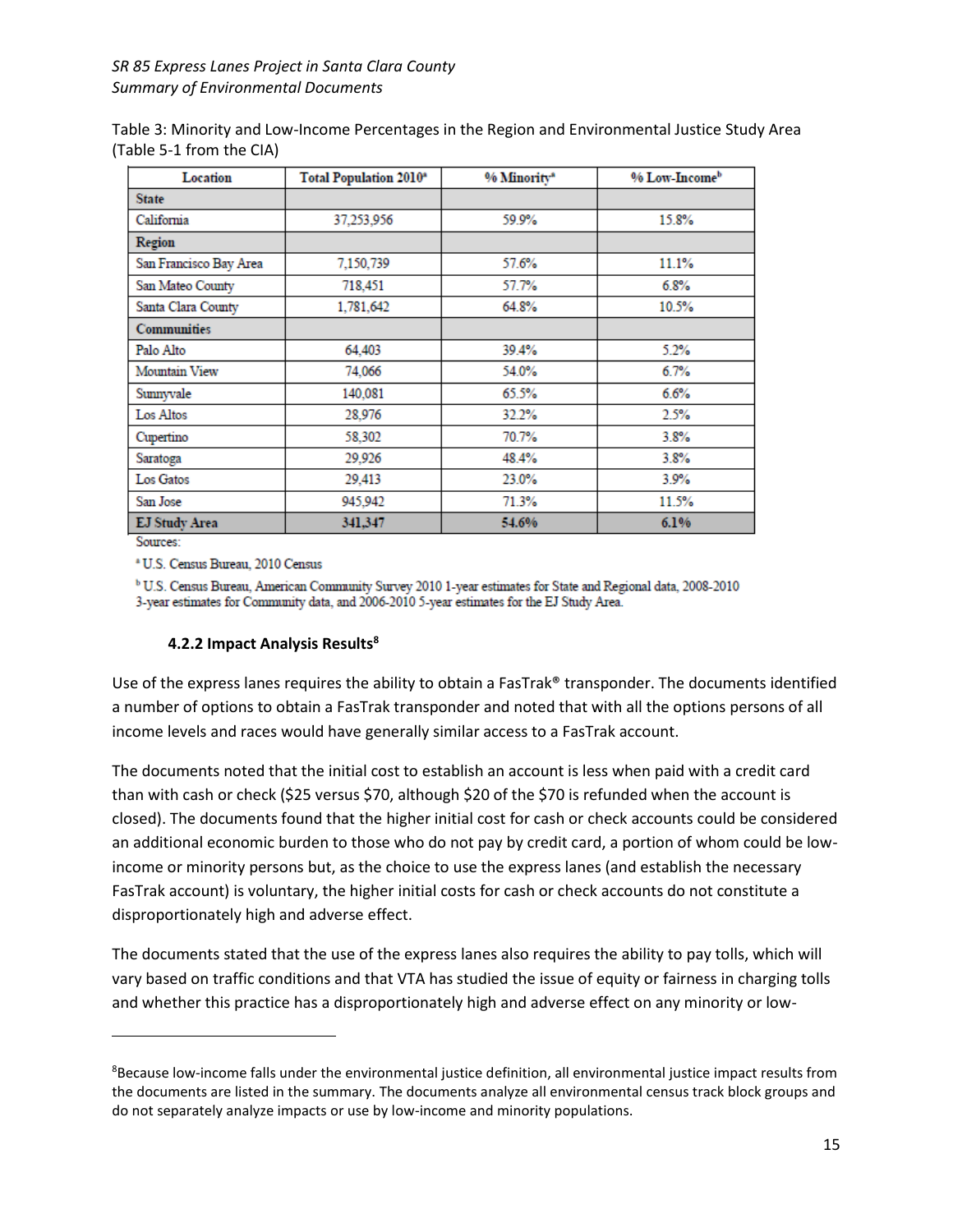income populations. The documents stated that more than 10 years of data are available in California for express lanes in Orange and San Diego counties, where FasTrak is also used. The documents stated that the data indicate that both high- and low-income drivers use express lanes during periods of traffic congestion and that additional study by Cal Poly San Luis Obispo of the SR 91 Express Lanes in Orange County found that roughly one-quarter of the motorists who elect to use the toll lanes at any given time are in the high-income bracket, but the majority are low- and middle-income motorists. The document also stated that in focus groups of drivers who use SR 85, respondents from all income levels said they would use express lanes.

The documents stated that although express lane tolls would represent a slightly greater economic burden to low-income drivers than to middle- and high-income drivers, the burden was not disproportionate because express lane use is voluntary and that drivers have the option to choose to pay a toll and are not denied a mobility option they previously had; rather, the option of paying a toll to obtain travel time savings would be available to drivers of all income groups. The documents further found that unlike sales taxes for transportation measures, express lane tolls do not affect non-users and non-drivers.

The documents state that the Project study area contains lower percentages of minority and lowincome individuals than the surrounding region. The CIA found that the data indicated the presence of EJ communities in the study area with a substantial population of minority and/or low-income residents. As such, the documents found that the Project's impacts, including increase in noise levels and temporary construction-period impacts (e.g., dust and noise impacts), would be borne by these communities. However, the documents stated that as the Project's purpose is to relieve congestion and improve traffic flow on SR 85 and US 101 within the Project limits, the Project would directly benefit these same communities.

The documents state that construction would occur primarily in the median of the corridor and potential impacts would be minimal and temporary. The documents found that construction impacts are not expected to adversely affect adjacent and surrounding communities, including those communities identified as EJ. The documents found that express lanes allow drivers of all income groups an additional travel option that they did not have previously. Therefore, the Project would not have disproportionately high and adverse impacts on minority and low-income populations.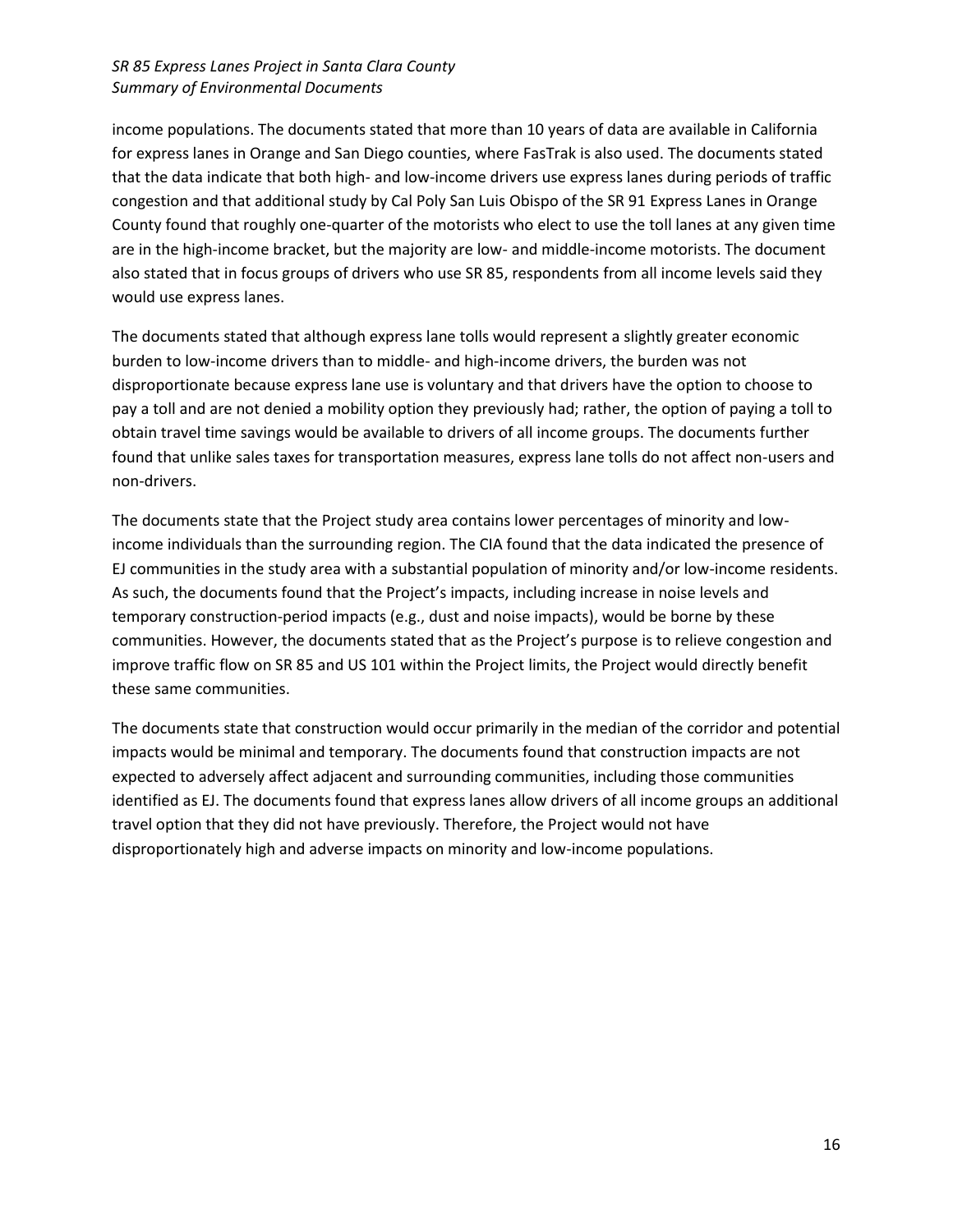# **Appendix A: Measures of Effectiveness from the TOAR**

| 2015 AM Peak Network Performance Measure Comparison - Northbound SR 85 | rapie 3-1          |              |                         |                         |
|------------------------------------------------------------------------|--------------------|--------------|-------------------------|-------------------------|
|                                                                        |                    |              | <b>BUILD - NO BUILD</b> |                         |
| PERFORMANCE MEASURE                                                    | <b>NO BUILD</b>    | <b>BUILD</b> | <b>DIFFERENCE</b>       | % DIFFERENCE            |
|                                                                        | <b>Peak Period</b> |              |                         |                         |
| Total Distance Traveled (VMT) (mi)                                     | 359,911            | 408,928      | 49,017                  | 14%                     |
| Total Travel Time (VHT) (hr)                                           | 9,811              | 7,752        | $-2,059$                | $-21%$                  |
| Total Delay (VHD) (hr)                                                 | 4,603              | 1,917        | $-2,686$                | $-58%$                  |
| Average Delay per Vehicle (sec)                                        | 312                | 127          | $-185$                  | $-59%$                  |
| Average Speed (mph)                                                    | 37                 | 53           | 16                      | 43%                     |
|                                                                        | <b>Peak Hour</b>   |              |                         |                         |
| Total Distance Traveled (VMT) (mi)                                     | 131,657            | 147,519      | 15,862                  | 12%                     |
| Total Travel Time (VHT) (hr)                                           | 3,366              | 2,762        | $-604$                  | $-18%$                  |
| Total Delay (VHD) (hr)                                                 | 1,463              | 654          | $-809$                  | $-55%$                  |
| Average Delay per Vehicle (sec)                                        | 248                | 111          | $-137$                  | $-55%$                  |
| Average Speed (mph)                                                    | 39                 | 53           | 14                      | 37%                     |
| 2015 AM Peak Network Performance Measure Comparison - Southbound SR 85 |                    |              |                         | <b>BUILD - NO BUILD</b> |
| PERFORMANCE MEASURE                                                    | <b>NO BUILD</b>    | <b>BUILD</b> | <b>DIFFERENCE</b>       | % DIFFERENCE            |
|                                                                        | <b>Peak Period</b> |              |                         |                         |
| Total Distance Traveled (VMT) (mi)                                     | 200,617            | 205,373      | 4,755                   |                         |
| Total Travel Time (VHT) (hr)                                           |                    |              |                         | 2%                      |
| Total Delay (VHD) (hr)                                                 | 3,244              | 3,311        | 67                      | 2%                      |
| Average Delay per Vehicle (sec)                                        | 264                | 261          | -3                      | $-1%$                   |
|                                                                        | 24                 | 24           | 0                       | $-1%$                   |
| Average Speed (mph)                                                    | 62                 | 62           | $\mathbf 0$             | 0%                      |
|                                                                        | <b>Peak Period</b> |              |                         |                         |
|                                                                        | 75,713             | 76,083       | 371                     | 0%                      |
| Total Travel Time (VHT) (hr)                                           | 1,215              | 1,220        | $\overline{\mathbf{4}}$ | 0%                      |
| Total Distance Traveled (VMT) (mi)<br>Total Delay (VHD) (hr)           | 85                 | 86           | $\mathbf{1}$            | 1%                      |

# **Table 3-1**

Average Speed (mph) 62 62 62 0 0%

Source: URS, 2013

(Table 6-2 from the TOAR)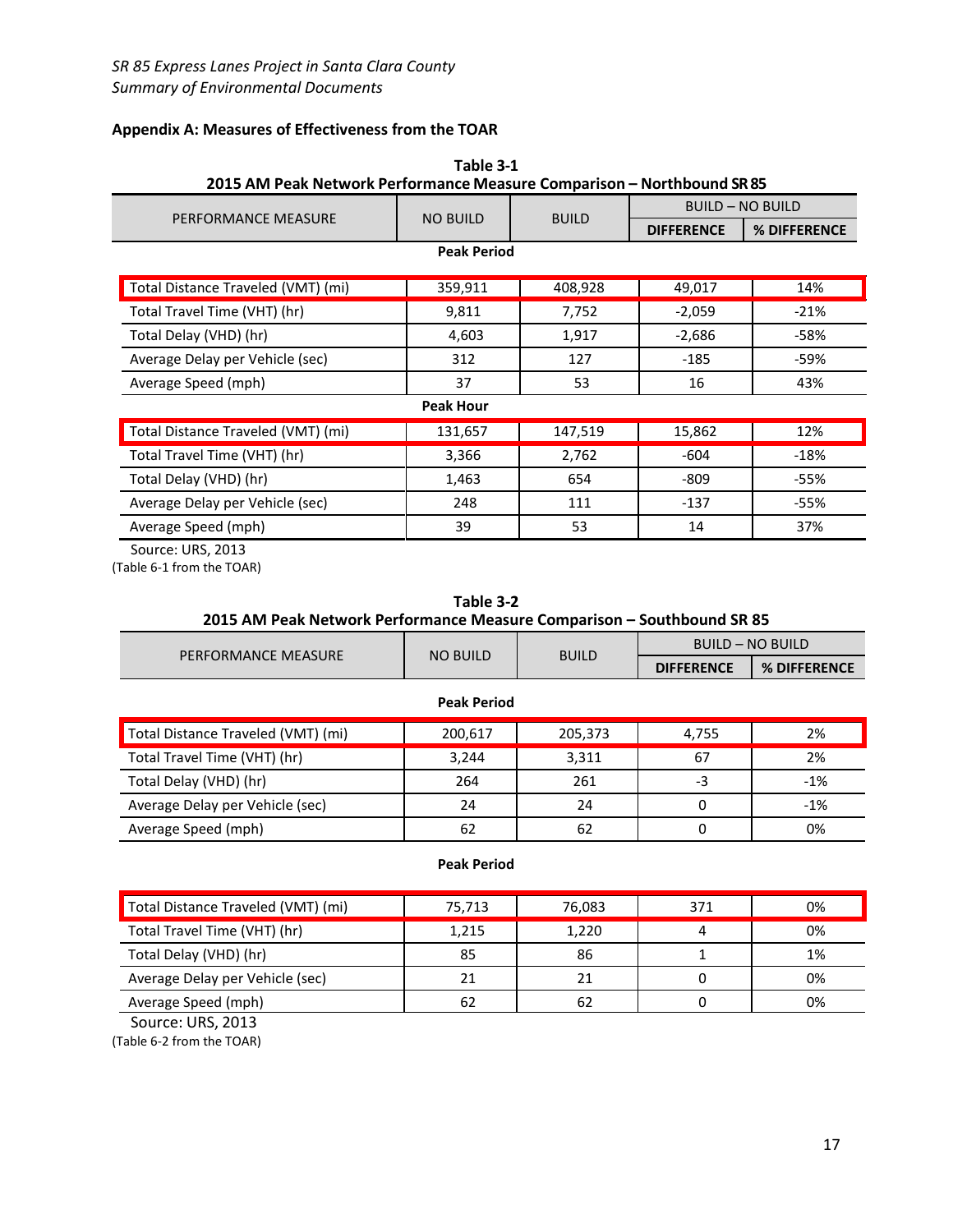| PERFORMANCE MEASURE                |                    |              | <b>BUILD - NO BUILD</b> |              |
|------------------------------------|--------------------|--------------|-------------------------|--------------|
|                                    | <b>NO BUILD</b>    | <b>BUILD</b> | <b>Difference</b>       | % Difference |
|                                    | <b>Peak Period</b> |              |                         |              |
| Total Distance Traveled (VMT) (mi) | 344,853            | 367,092      | 22,239                  | 6%           |
| Total Travel Time (VHT) (hr)       | 5,801              | 6,134        | 333                     | 6%           |
| Total Delay (VHD) (hr)             | 806                | 729          | $-77$                   | $-10%$       |
| Average Delay per Vehicle (sec)    | 43                 | 38           | $-5$                    | $-11%$       |
| Average Speed (mph)                | 59                 | 60           | 1                       | 1%           |
|                                    | <b>Peak Period</b> |              |                         |              |
| Total Distance Traveled (VMT) (mi) | 99,941             | 108,358      | 8,417                   | 8%           |
| Total Travel Time (VHT) (hr)       | 1,744              | 1,907        | 164                     | 9%           |
| Total Delay (VHD) (hr)             | 302                | 315          | 13                      | 4%           |
| Average Delay per Vehicle (sec)    | 55                 | 56           | 1                       | 2%           |

**Table 3-3 2015 PM Peak Network Performance Measure Comparison – Northbound SR 85**

Source: URS, 2013

(Table 6-7 from the TOAR)

| Table 3-4                                                   |  |  |                  |  |  |
|-------------------------------------------------------------|--|--|------------------|--|--|
| 2015 PM Peak Network Performance Measure – Southbound SR 85 |  |  |                  |  |  |
|                                                             |  |  | BUILD - NO BUILD |  |  |

Average Speed (mph) 57 57 0 ‐1%

| PERFORMANCE MEASURE                | <b>NO BUILD</b>    | <b>BUILD</b> |                   |              |
|------------------------------------|--------------------|--------------|-------------------|--------------|
|                                    |                    |              | <b>DIFFERENCE</b> | % DIFFERENCE |
|                                    | <b>Peak Period</b> |              |                   |              |
| Total Distance Traveled (VMT) (mi) | 527,858            | 557,672      | 29,814            | 6%           |
| Total Travel Time (VHT) (hr)       | 13,235             | 13,367       | 132               | 1%           |
| Total Delay (VHD) (hr)             | 5,453              | 5,143        | $-310$            | -6%          |
| Average Delay per Vehicle (sec)    | 236                | 218          | $-18$             | -8%          |
| Average Speed (mph)                | 40                 | 42           | 2                 | 4%           |
|                                    | <b>Peak Hour</b>   |              |                   |              |
| Total Distance Traveled (VMT) (mi) | 136,267            | 145,781      | 9,514             | 7%           |
| Total Travel Time (VHT) (hr)       | 3,860              | 3,694        | $-166$            | -4%          |
| Total Delay (VHD) (hr)             | 1,849              | 1,548        | $-301$            | $-16%$       |

Average Delay per Vehicle (sec) 272 223 ‐50 ‐18% Average Speed (mph) 35 40 4 12%

Source: URS, 2013

(Table 6-8 from the TOAR)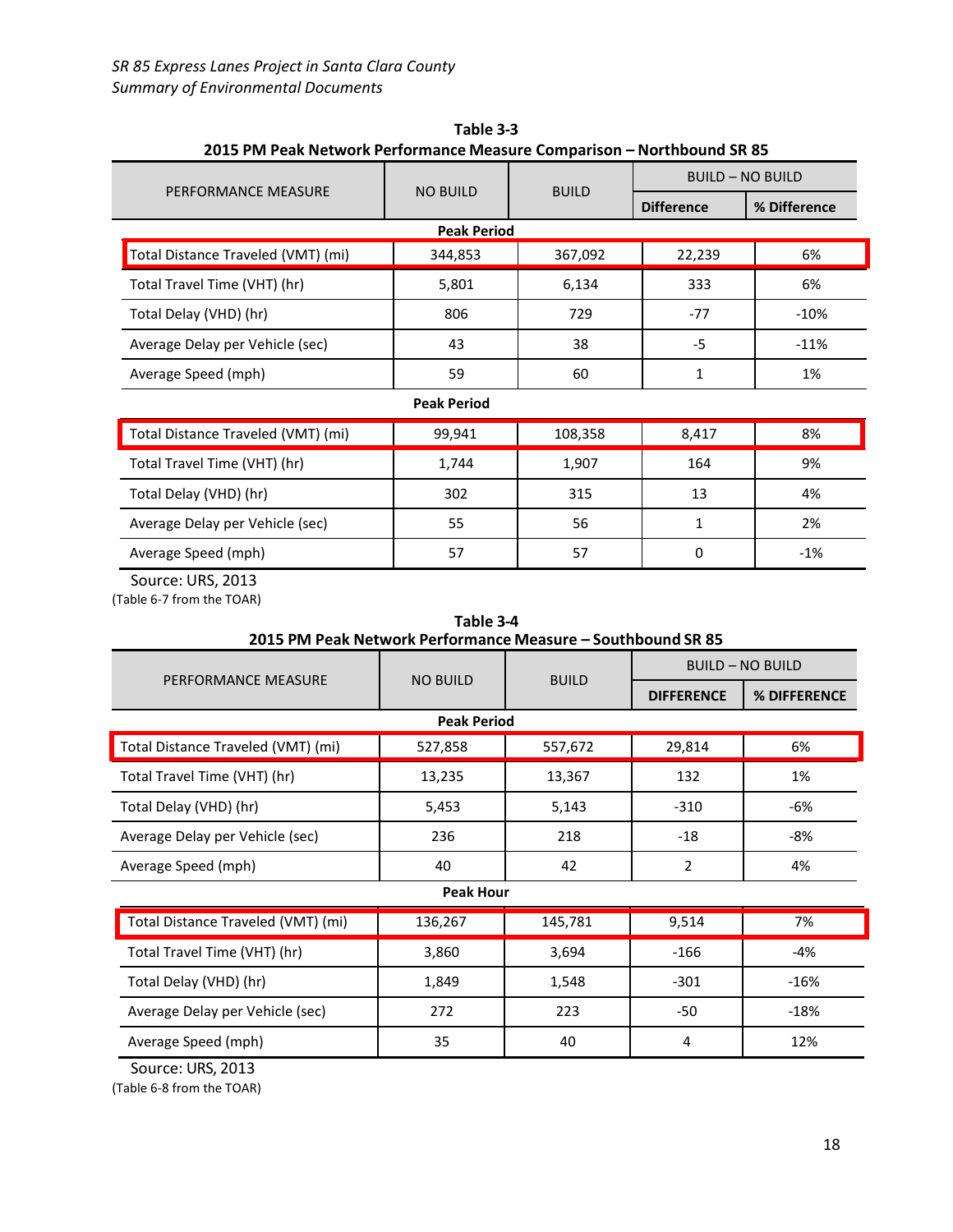| 2015 ANI Peak Network Performance Measure Comparison – US 101 "Wings". |                   |              |                         |              |  |  |  |
|------------------------------------------------------------------------|-------------------|--------------|-------------------------|--------------|--|--|--|
| PERFORMANCE MEASURE                                                    | <b>NO BUILD</b>   | <b>BUILD</b> | <b>BUILD - NO BUILD</b> |              |  |  |  |
|                                                                        |                   |              | <b>DIFFERENCE</b>       | % DIFFERENCE |  |  |  |
| <b>NORTHBOUND</b>                                                      |                   |              |                         |              |  |  |  |
| Total Distance Traveled (VMT) (mi)                                     | 351,748           | 351,866      | 118                     | 0%           |  |  |  |
| Total Travel Time (VHT) (hr)                                           | 11,008            | 11,973       | 965                     | 9%           |  |  |  |
| Total Delay (VHD) (hr)                                                 | 1,033             | 1,225        | 192                     | 19%          |  |  |  |
| Average Delay per Vehicle (sec)                                        | 66                | 78           | 12                      | 18%          |  |  |  |
| Average Speed (mph)                                                    | 32                | 29           | $-3$                    | -8%          |  |  |  |
|                                                                        | <b>SOUTHBOUND</b> |              |                         |              |  |  |  |
| Total Distance Traveled (VMT) (mi)                                     | 402,527           | 401,178      | $-1,349$                | 0%           |  |  |  |
| Total Travel Time (VHT) (hr)                                           | 7,666             | 7,758        | 92                      | 1%           |  |  |  |
| Total Delay (VHD) (hr)                                                 | 87                | 104          | 17                      | 20%          |  |  |  |
| Average Delay per Vehicle (sec)                                        | 6                 | 8            | 2                       | 20%          |  |  |  |
| Average Speed (mph)                                                    | 53                | 52           | $-1$                    | -2%          |  |  |  |

**Table 3-5 2015 AM Peak Network Performance Measure Comparison – US 101 "Wings"<sup>1</sup>**

Note: 1. Includes both the north (Ellis Street to north of Oregon/Embarcadero) and south (Bailey Road to Bernal Road) wings. Source: URS, 2013

(Table 6-6 from the TOAR)

| 2015 PM Peak Network Performance Measure Comparison - US 101 "Wings" <sup>1</sup> |                 |              |                         |              |  |  |
|-----------------------------------------------------------------------------------|-----------------|--------------|-------------------------|--------------|--|--|
| PERFORMANCE MEASURE                                                               | <b>NO BUILD</b> | <b>BUILD</b> | <b>BUILD - NO BUILD</b> |              |  |  |
|                                                                                   |                 |              | <b>DIFFERENCE</b>       | % DIFFERENCE |  |  |
| <b>Northbound</b>                                                                 |                 |              |                         |              |  |  |
| Total Distance Traveled (VMT) (mi)                                                | 393,316         | 390,511      | $-2,805$                | $-1%$        |  |  |
| Total Travel Time (VHT) (hr)                                                      | 11,953          | 11,239       | $-715$                  | $-6%$        |  |  |
| Total Delay (VHD) (hr)                                                            | 810             | 655          | $-155$                  | $-19%$       |  |  |
| Average Delay per Vehicle (sec)                                                   | 45.1            | 37.0         | $-8.1$                  | $-18.0%$     |  |  |
| Average Speed (mph)                                                               | 32.9            | 34.8         | 1.8                     | 6%           |  |  |

# **Table 3-6**

#### **Southbound**

| Total Distance Traveled (VMT) (mi) | 567,260 | 571,070 | 3,809  | 1%    |
|------------------------------------|---------|---------|--------|-------|
| Total Travel Time (VHT) (hr)       | 21,931  | 21,875  | -57    | 0%    |
| Total Delay (VHD) (hr)             | 2,169   | 2,177   |        | 0%    |
| Average Delay per Vehicle (sec)    | 103.6   | 103.0   | $-0.6$ | $-1%$ |
| Average Speed (mph)                | 25.9    | 26.1    | 0.2    | 1%    |

Note: 1. Includes both the north (Ellis Street to north of Oregon/Embarcadero) and south (Bailey Road to Bernal Road) wings. Source: URS, 2013

(Table 6-12 from the TOAR)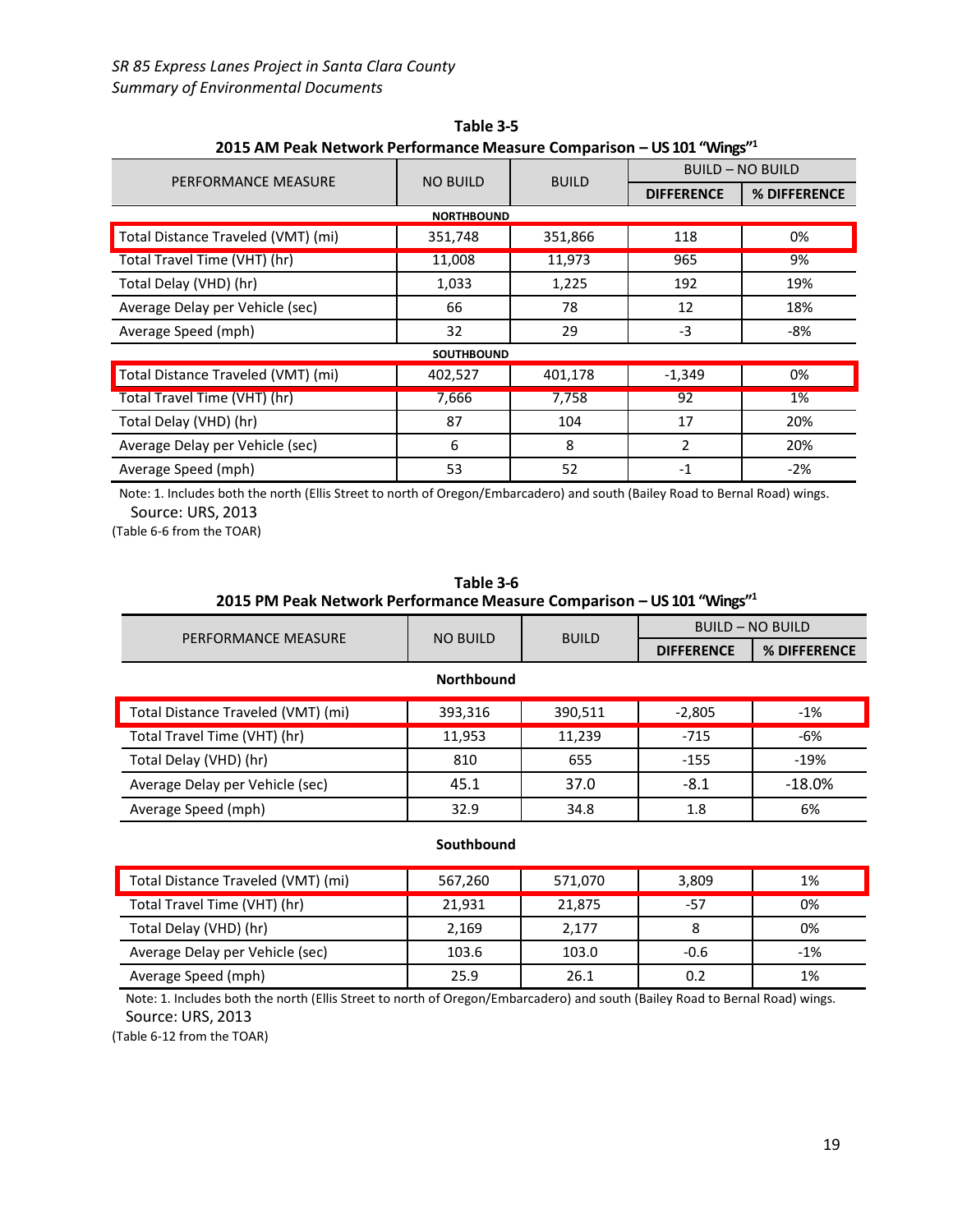| PERFORMANCE MEASURE                |                    |              | <b>BUILD - NO BUILD</b> |              |  |
|------------------------------------|--------------------|--------------|-------------------------|--------------|--|
|                                    | <b>NO BUILD</b>    | <b>BUILD</b> | <b>DIFFERENCE</b>       | % DIFFERENCE |  |
|                                    | <b>Peak Period</b> |              |                         |              |  |
| Total Distance Traveled (VMT) (mi) | 367,024            | 418,602      | 51,578                  | 14%          |  |
| Total Travel Time (VHT) (hr)       | 12,400             | 9,287        | $-3,113$                | $-25%$       |  |
| Total Delay (VHD) (hr)             | 7,097              | 3,318        | $-3,779$                | $-53%$       |  |
| Average Delay per Vehicle (sec)    | 463                | 212          | $-251$                  | $-54%$       |  |
| Average Speed (mph)                | 30                 | 45           | 15                      | 52%          |  |
|                                    | <b>Peak Period</b> |              |                         |              |  |
| Total Distance Traveled (VMT) (mi) | 133,270            | 150,357      | 17,087                  | 13%          |  |
| Total Travel Time (VHT) (hr)       | 4,442              | 3,124        | $-1,318$                | $-30%$       |  |
| Total Delay (VHD) (hr)             | 2,520              | 976          | $-1,544$                | $-61%$       |  |
| Average Delay per Vehicle (sec)    | 400                | 158          | $-242$                  | $-60%$       |  |
| Average Speed (mph)                | 30                 | 48           | 18                      | 60%          |  |

**Table 3-7 2035 AM Peak Network Performance Measure Comparison – Northbound SR 85**

Source: URS, 2013 (Table 7-1 from the TOAR)

| Table 3-8<br>2035 AM Peak Network Performance Measure Comparison - Southbound SR 85 |                    |              |                         |              |  |
|-------------------------------------------------------------------------------------|--------------------|--------------|-------------------------|--------------|--|
| PERFORMANCE MEASURE                                                                 | <b>NO BUILD</b>    | <b>BUILD</b> | <b>BUILD - NO BUILD</b> |              |  |
|                                                                                     |                    |              | <b>DIFFERENCE</b>       | % DIFFERENCE |  |
|                                                                                     | <b>Peak Period</b> |              |                         |              |  |
| Total Distance Traveled (VMT) (mi)                                                  | 260,794            | 278,199      | 17,405                  | 5%           |  |
| Total Travel Time (VHT) (hr)                                                        | 4,485              | 4,663        | 178                     | 3%           |  |
| Total Delay (VHD) (hr)                                                              | 593                | 562          | $-31$                   | $-4%$        |  |
| Average Delay per Vehicle (sec)                                                     | 44                 | 40           | $-4$                    | $-5%$        |  |
| Average Speed (mph)                                                                 | 58                 | 60           | $\overline{2}$          | 2%           |  |
| <b>Peak Period</b>                                                                  |                    |              |                         |              |  |
| Total Distance Traveled (VMT) (mi)                                                  | 96,696             | 101,987      | 5,291                   | 5%           |  |
| Total Travel Time (VHT) (hr)                                                        | 1,651              | 1,706        | 55                      | 3%           |  |
| Total Delay (VHD) (hr)                                                              | 208                | 200          | -8                      | -4%          |  |
| Average Delay per Vehicle (sec)                                                     | 40                 | 38           | $-2$                    | -5%          |  |
| Average Speed (mph)                                                                 | 59                 | 60           | 1                       | 2%           |  |

Source: URS, 2013

(Table 7-2 from the TOAR)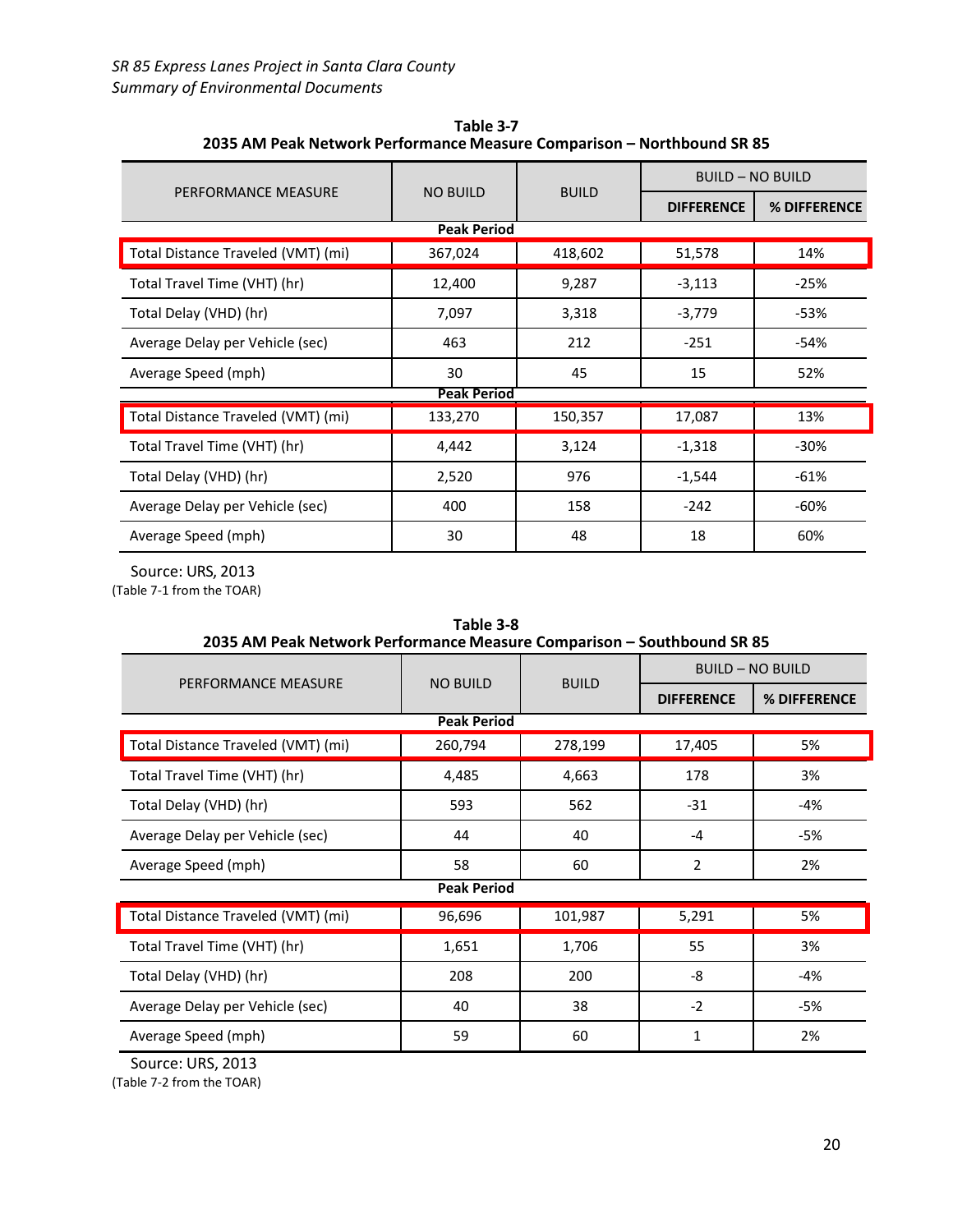| PERFORMANCE MEASURE                | <b>NO BUILD</b>    | <b>BUILD</b> | <b>BUILD - NO BUILD</b> |              |  |
|------------------------------------|--------------------|--------------|-------------------------|--------------|--|
|                                    |                    |              | <b>DIFFERENCE</b>       | % DIFFERENCE |  |
|                                    | <b>Peak Period</b> |              |                         |              |  |
| Total Distance Traveled (VMT) (mi) | 398,216            | 436,357      | 38,140                  | 10%          |  |
| Total Travel Time (VHT) (hr)       | 7,853              | 8,460        | 607                     | 8%           |  |
| Total Delay (VHD) (hr)             | 2,095              | 2,031        | -64                     | $-3%$        |  |
| Average Delay per Vehicle (sec)    | 102                | 92           | -9                      | -9%          |  |
| Average Speed (mph)                | 51                 | 52           | $\mathbf{1}$            | 2%           |  |
| <b>Peak Period</b>                 |                    |              |                         |              |  |
| Total Distance Traveled (VMT) (mi) | 111,640            | 123,244      | 11,605                  | 10%          |  |
| Total Travel Time (VHT) (hr)       | 2,402              | 2,640        | 239                     | 10%          |  |
| Total Delay (VHD) (hr)             | 795                | 827          | 32                      | 4%           |  |
| Average Delay per Vehicle (sec)    | 132                | 130          | $-2$                    | $-1%$        |  |
| Average Speed (mph)                | 47                 | 47           | 0                       | 0%           |  |

**Table 3-9 2035 PM Peak Network Performance Measure Comparison – Northbound SR 85**

Source: URS, 2013

(Table 7-7 from the TOAR)

| 2035 PM Peak Network Performance Measure Comparison – Southbound SR 85 |                    |              |                         |              |
|------------------------------------------------------------------------|--------------------|--------------|-------------------------|--------------|
| PERFORMANCE MEASURE                                                    | <b>NO BUILD</b>    | <b>BUILD</b> | <b>BUILD - NO BUILD</b> |              |
|                                                                        |                    |              | <b>DIFFERENCE</b>       | % DIFFERENCE |
|                                                                        | <b>Peak Period</b> |              |                         |              |
| Total Distance Traveled (VMT) (mi)                                     | 520,663            | 557,778      | 37,114                  | 7%           |
| Total Travel Time (VHT) (hr)                                           | 21,830             | 18,340       | $-3,491$                | $-16%$       |
| Total Delay (VHD) (hr)                                                 | 14,168             | 10,119       | $-4,049$                | $-29%$       |
| Average Delay per Vehicle (sec)                                        | 597                | 416          | $-181$                  | $-30\%$      |
| Average Speed (mph)                                                    | 24                 | 31           | 7                       | 27%          |
|                                                                        | <b>Peak Period</b> |              |                         |              |
| Total Distance Traveled (VMT) (mi)                                     | 128,687            | 141,710      | 13,023                  | 10%          |
| Total Travel Time (VHT) (hr)                                           | 6,360              | 5,513        | $-847$                  | $-13%$       |
| Total Delay (VHD) (hr)                                                 | 4,460              | 3,426        | $-1,034$                | $-23%$       |
| Average Delay per Vehicle (sec)                                        | 597                | 465          | $-133$                  | $-22%$       |
| Average Speed (mph)                                                    | 20                 | 26           | 6                       | 27%          |

**Table 3-10 2035 PM Peak Network Performance Measure Comparison – Southbound SR 85**

Source: URS, 2013

(Table 7-8 from the TOAR)